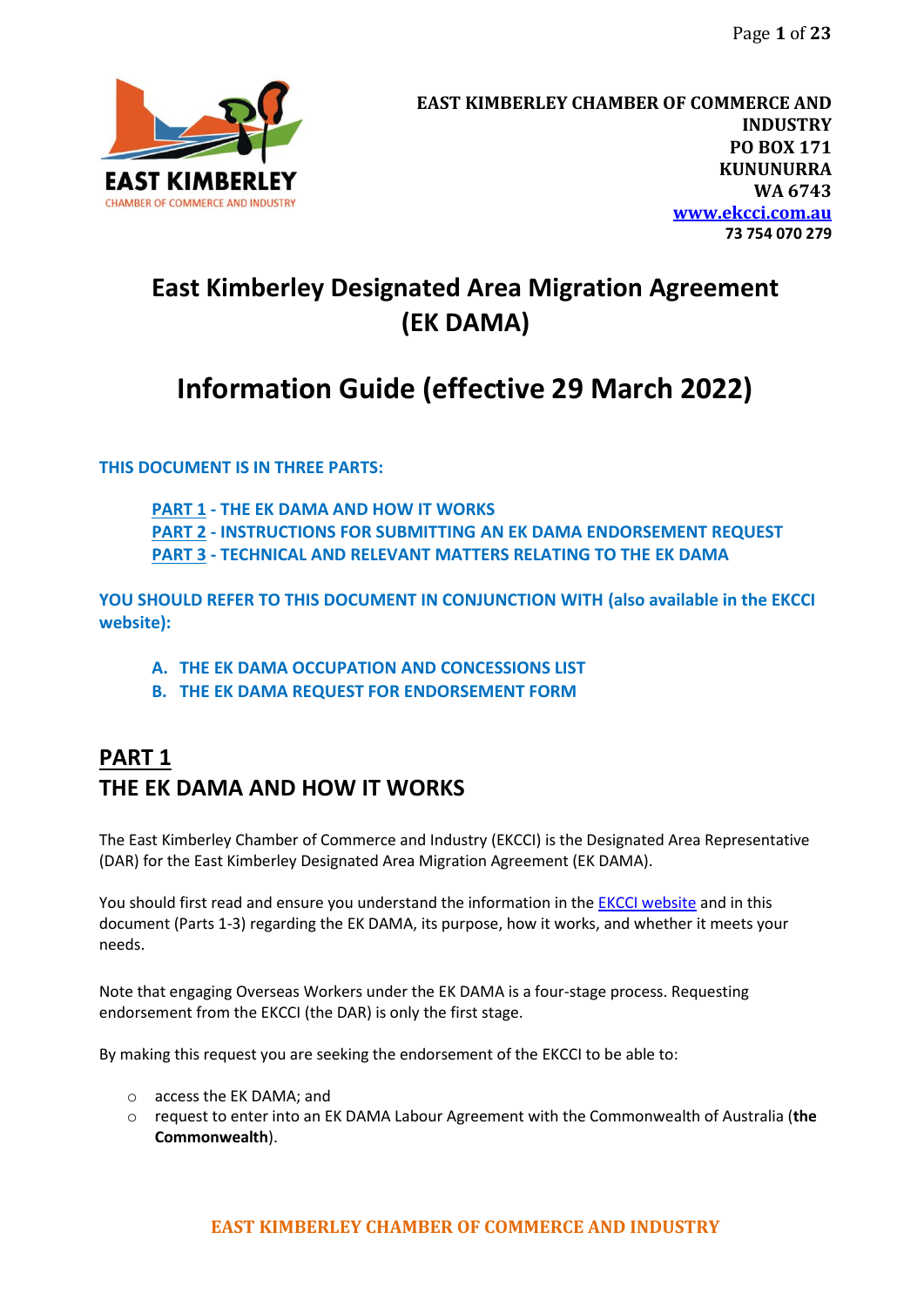You can only access a Labour Agreement under the EK DAMA if you have first been endorsed by the EKCCI, to do so. You understand and accept that the EKCCI is under no obligation to endorse you to access a Labour Agreement.

The EKCCI cannot require the Commonwealth to agree to enter into a Labour Agreement with you and will not be a party to any such Labour Agreement.

# **Purpose of a Labour Agreement under the EK DAMA**

A Labour Agreement under the EK DAMA is a legally binding agreement made between you and the Commonwealth, usually valid for five (5) years, aimed at allowing you to sponsor overseas workers under the following visa programs:

- [Temporary Skill Shortage \(TSS\) Subclass 482 visa;](https://immi.homeaffairs.gov.au/visas/getting-a-visa/visa-listing/temporary-skill-shortage-482/labour-agreement-stream) ['TSS visa']
- [Skilled Employer Sponsored Regional \(Provisional\) \(SESR\) Subclass 494 visa;](https://immi.homeaffairs.gov.au/visas/getting-a-visa/visa-listing/skilled-employer-sponsored-regional-494/labour-agreement-stream) [SESR visa']
- [Employer Nomination Scheme \(ENS\) Subclass 186 visa](https://cairnschamberofcommerce.sharepoint.com/sites/Internal/Shared%20Documents/General/10%20-%20MIGRATION/2%20-%20FNQ%20DAMA/DEED%20OF%20VARIATION%20(Feb20-June21)/DoV%20DOCUMENT%20AND%20WEB%20REVISION%20(June%202021)/Employer%20Nomination%20Scheme%20(ENS)%20Subclass%20186%20visa) . ['ENS visa']

Note that accessing a Labour Agreement under the EK DAMA is for circumstances where:

- there is a genuine, significant demand for workers in particular occupation(s) that cannot be met from within the Australian labour market; and
- the Overseas Worker/s could not otherwise be sponsored under standard skilled visa arrangements or apply for another type of visa.

Further information regarding other visa options can be found in th[e Department of Home Affairs](https://www.homeaffairs.gov.au/)  [website.](https://www.homeaffairs.gov.au/)

# **Important concepts unique to the EK DAMA**

The EK DAMA operates in a different way to standard skilled migration programs, using a *labour agreement* framework. This means that:

- An employer can obtain their own labour agreement, valid for five years, that includes:
	- $\circ$  Pre-approval for one or more occupations and positions in a broad range of skilled and semi-skilled occupations;
	- o Concessions that provide incentives to attract and retain overseas workers to those positions, such as age concessions, and a clearly defined permanent visa pathway, among others.
- An employer does *not* need to have identified the prospective worker/s to access an EK DAMA labour agreement:
	- o The employer can nominate ('sponsor') overseas workers already in their employ; or
	- o Attract suitably skilled and experienced overseas workers by having occupations and positions pre-approved, with concessions.
- The EK DAMA labour agreement can be varied to accommodate changing needs of a business over the lifetime of their EK DAMA labour agreement (up to five years), such as adding additional or new occupations and positions, or adding further concessions that are available if necessary.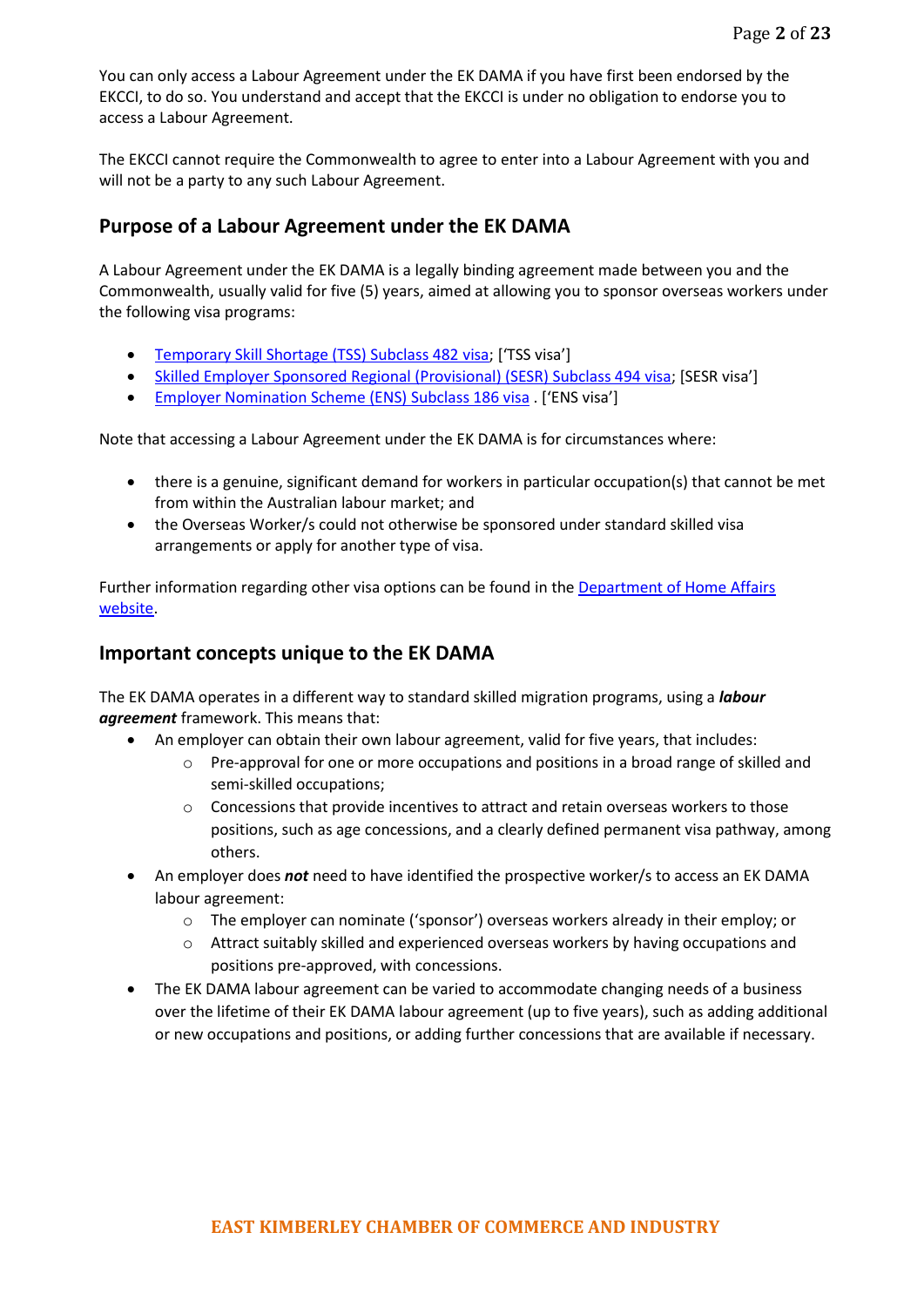# **Steps in accessing the EK DAMA**

Accessing the EK DAMA is a two-step process. Nominating individual workers under a EK DAMA labour agreement involves a further two steps. The following diagram shows these four steps and who is responsible for each.



# *Step 1 – DAR endorsement.*

The employer requests endorsement from the EKCCI (as the Designated Area Representative or DAR) to access the EK DAMA. Fully-documented and well-presented endorsement requests are generally finalised by the DAR within five working days. Poorly prepared or incomplete endorsement requests may take longer. Endorsement involves paying an endorsement fee, which is per position sought.

Further information is available in the EKCCI website EK DAMA page, and in Part 2 (instructions) and Part 3 (technical details) of this Information Guide.

# *Step 2 – EK DAMA Labour Agreement request*.

The employer then applies online to the Department of Home Affairs for an EK DAMA Labour Agreement, using the endorsement letter from the EKCCI. Once the EK DAMA labour agreement request has been submitted, the employer is generally able to nominate overseas workers for endorsed occupations and positions *before* the EK DAMA labour agreement is finalised.\*\*

As of writing, a Labour Agreement request does not attract a fee or charge. Requesting a Labour Agreement includes meeting mandatory legislative requirements as at the date you submit that request online. This includes evidence that you have genuinely tried to recruit from within the Australian labour market, throug[h prescribed Labour Market Testing \(LMT\).](https://immi.homeaffairs.gov.au/visas/employing-and-sponsoring-someone/sponsoring-workers/nominating-a-position/labour-market-testing) Labour Agreement requests that do not meet the LMT requirements will not be successful.

A Labour Agreement, once signed, is usually valid for up to five years, and specifies how many occupation/s and position/s you can nominate in each year of the agreement.

*\*\*Overseas workers who are in Australia may be eligible for a bridging visa in the interim, depending on their individual circumstances. You should obtain professional advice or check with the Department of Home Affairs as an individual person's immigration status or circumstances may, in some cases, prevent a successful nomination or access to a bridging visa. The EKCCI is not involved in any considerations around the individuals.* 

*NOTE: Steps 1 and 2 above are about the business need for the occupation/s and position/s, and not about prospective individual overseas workers even if they are already in your employ.*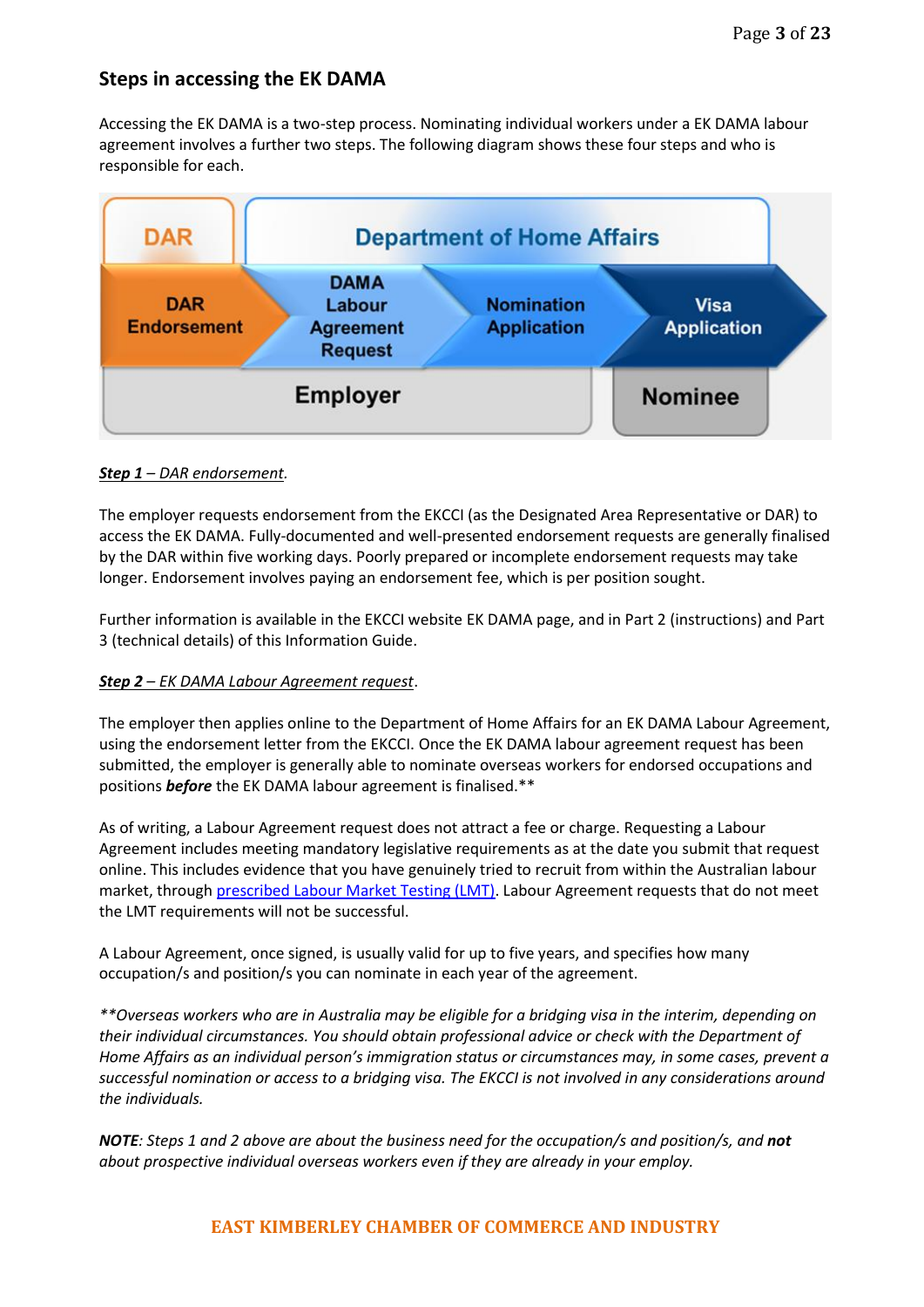There is provision to vary and update/add to a Labour Agreement throughout its life. If this involves adding or changing occupation/ and/or/position/s then that will entail you seeking EKCCI endorsement for those additions or changes.

## *Step 3 – Nominating the Overseas Worker/s*.

Once you have an EK DAMA Labour Agreement in place with the government, you can then nominate specific individual Overseas Workers against the occupation/s and position/s stated in the Labour Agreement, up to the cap and within the year specified in that agreement.

Nominations are lodged with the Department of Home Affairs and attract fees/charges. See the individual visa links on page 1 of this document for details.

Note that th[e prescribed Labour Market Testing \(LMT\)](https://immi.homeaffairs.gov.au/visas/employing-and-sponsoring-someone/sponsoring-workers/nominating-a-position/labour-market-testing) undertaken for the Labour Agreement Stage also needs to be current when you lodge an associated nomination application.

#### *Step 4 – Nominee/s apply for their visa.*

This is the final stage when the nominated individuals apply for their visa, undergo police checks, medical checks, and assessment against other criteria specific to them.

# **Objectives of the EK DAMA**

The objectives of the EK DAMA are to complement existing Australian Government initiatives to address skills and labour shortages by:

- Providing the EK Designated Area with a flexible mechanism to address workforce shortages and support workforce planning.
- Enabling employers in the EK Designated Area, who are unable to recruit appropriately qualified Australians, to supplement their workforce with access to Overseas Workers.
- Enhancing the economic performance of EK Designated Area employers who enter into associated EK DAMA Labour Agreements.
- Ensuring that Overseas Workers sponsored through EK DAMA Labour Agreements receive terms and conditions that meet applicable Australian workplace Law and are no less favourable than those provided to Australian workers.
- Promoting the training of Australians by employers entering into an EK DAMA Labour Agreement.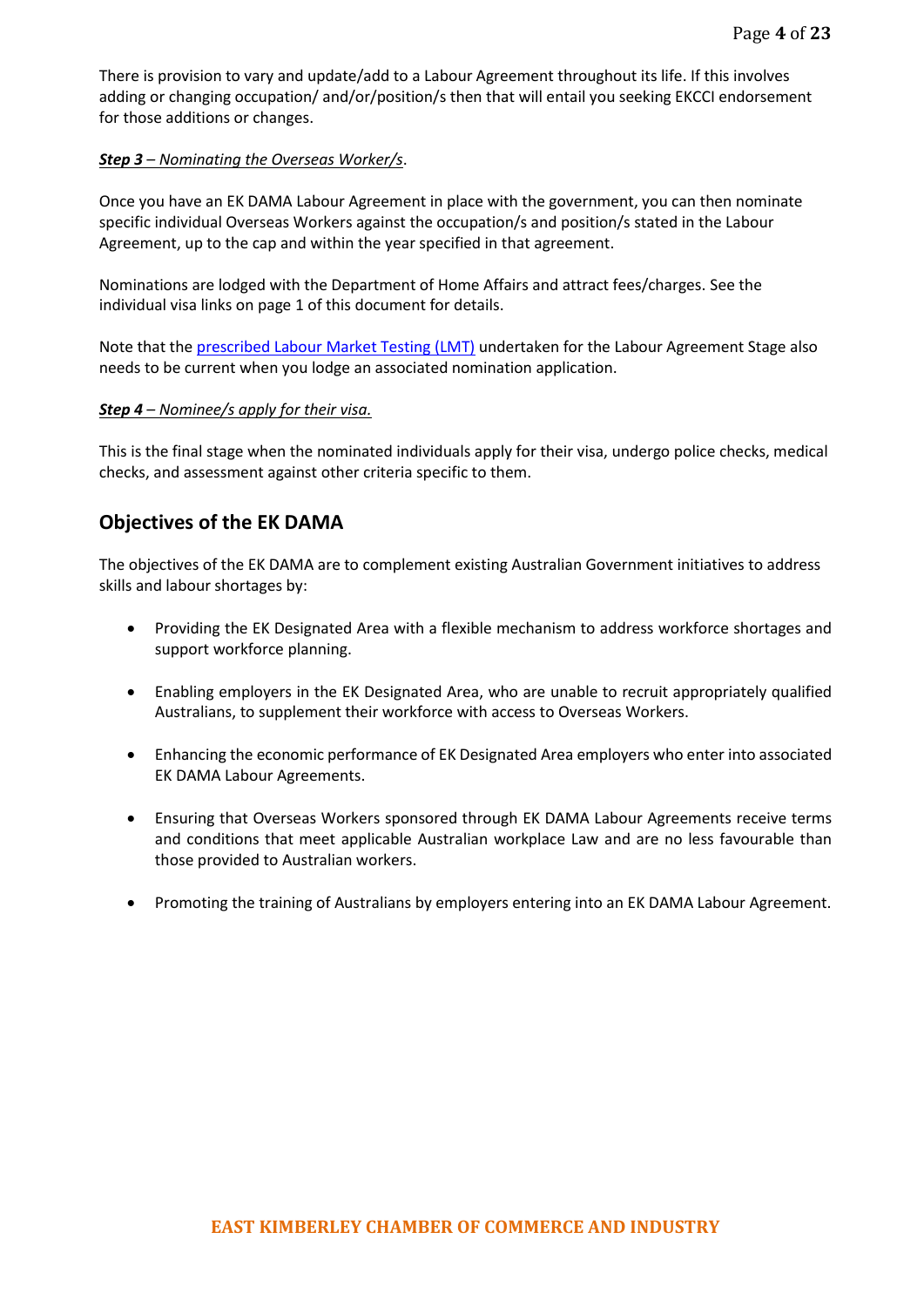# **PART 2 INSTRUCTIONS FOR SUBMITTING AN EK DAMA REQUEST FOR ENDORSEMENT TO THE EKCCI**

Under the agreement with government, the EKCCI, in its role as the Designated Area Representative, is required to consider a range of relevant matters in deciding whether to endorse your business to access a Labour Agreement under the EK DAMA. Those relevant matters are outlined at Part 3 **of** this document.

To assist the EKCCI in deciding whether to endorse you, you must provide the following with your request. All documents referred to below are accessible in the **EKCCI website**.

The information outlined below should be submitted as PDF attachments (or a single attachment - other than the Credit Card Authority form) by email to the EKCCI at [dama@ekcci.com.au](mailto:dama@ekcci.com.au) . The Credit Card Authority form *must* be a separate attachment on its own.

# **There is no need to provide any information with a Request for Endorsement other than that listed below, unless requested to do so by the EKCCI**.

# **Endorsement Request instructions**

- 1. A **Credit Card Authorisation Form** for payment of the EK DAMA DAR endorsement fee (see below for fee schedule). Note that this fee is payable per position being sought. The Credit Card Authorisation Form must be submitted as its own separate PDF attachment – not combined with other information;
- 2. A completed and signed **Request for Endorsement** form (ensure you only use the **latest version** listed in the EK DAMA webpage);
- 3. A **covering letter/submission** (maximum four pages) that clearly addresses the following points:
	- i. Why you are seeking endorsement to access the EK DAMA rather than standard visa programs/streams;
	- b. Why your business has a need for the occupation/s and position/s you are seeking, including reasons for the occupation type and number of positions;
	- c. For each occupation sought, why you have not been able to fill the positions from within the Australian labour market;
	- d. The proposed salary for the position/s and how you determined that salary;
		- i. Your determination may depend on whether there is an equivalent Australian worker in your Business for comparison, an internal enterprise agreement, or if not, determination by comparison with market salary rates. Reference to any relevant award that reflects minimum salaries can also be relevant, noting that not all occupations are subject to an award;
		- ii. For guidance, refer to the guidelines at Department of Home Affairs website [relating to Average Market Salary Rate \(AMSR\)](https://immi.homeaffairs.gov.au/visas/employing-and-sponsoring-someone/sponsoring-workers/nominating-a-position/salary-requirements) determination, relevant to Labour Agreement and nomination stages, as well as Items 1.9 and 1.10 in Part 3 of this document.
	- e. If you are seeking any concessions under the EK DAMA (TSMIT-salary concession, English language concession, age concession), the reasons why you need to access those concessions (refer Items 1.11, 1.12 and 1.15 in Part 3 of this document):
		- *i.* If seeking a **TSMIT concession**, complete and provide the **TSMIT concession summary;**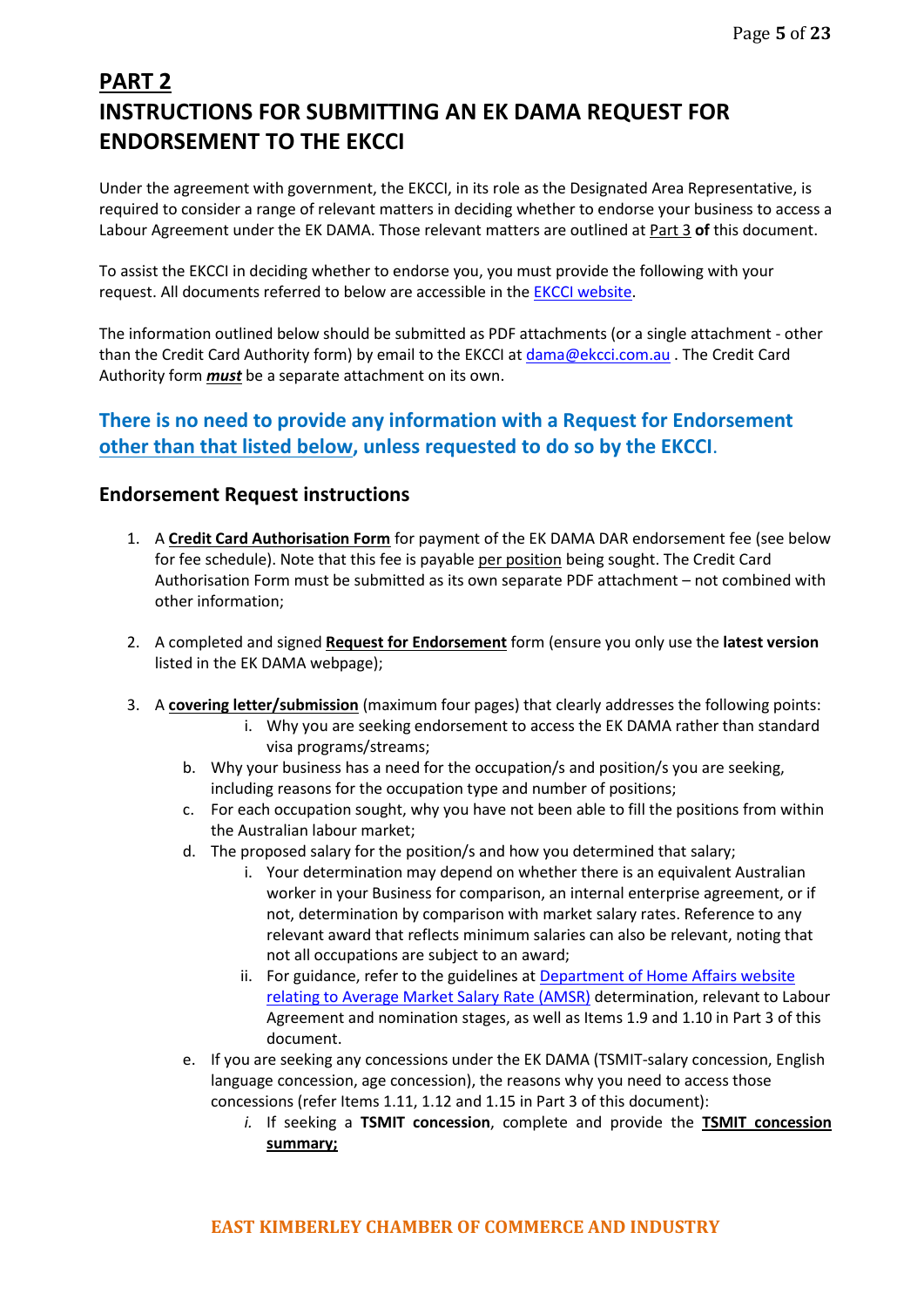- ii. If seeking an **English language concession,** evidence that you have considered workplace health and safety matters impacted by a lower level of English and how you plan to address them, information about the impact a lower English level may have on the Overseas Worker/s' ability to conduct skills transfer with Australian employees, and the Overseas Worker/s' ability to settle in the community;
- iii. If seeking an **age concession**, reasons why the concession is sought.
- f. (Optional) if you have an outstanding immigration matter before the Administrative Appeals Tribunal (AAT) or the courts, any information about this in the context of the request for endorsement being made (this will help the DAR to comment in the context of your endorsement request).
- 4. A **position/job description** for each occupation sought;
- 5. Copies of the **most recent advertisements** placed for each occupation;
- 6. A summary of the **recruitment attempts and outcomes**, including time period and places advertised, a description of whether and how many Australian citizens or permanent residents applied and if not suitable, why not suitable (refer Item 1.8 in Part 3 of this document;
- 7. An **organisation chart** for your business showing where the position/s sought are located and who they report to:
	- a. You should indicate in the chart which or how many positions are occupied by Australian citizens/permanent residents and how many are occupied by Overseas Workers (i.e. temporary visa holders), and indicate whether the positions are full-time, part-time, or casual;
	- b. If you employ any trainees, interns, or apprentices, these should be included.
- 8. If not in your website, 2-4 **images** of your business can be a useful addition. Examples:
	- a. For a restaurant, images can show the size and seating capacity;
	- b. For a farm, an aerial photo (or Google Maps image) with your property outlined can show the scale of your operations.

# **Important points to note**

Note that the EKCCI is required to send **all** supporting information that is submitted with an endorsement request, to the Department of Home Affairs along with the endorsement letter.

Note that the EKCCI, in its absolute discretion:

- May request further evidence and information from you that it considers necessary and relevant to assess your request for endorsement; and
- May call or email you (or your registered migration agent if you have authorised one) to discuss aspects of your request for endorsement.

For more detailed information about what the EKCCI considers when assessing an endorsement request, and the types of additional information it may request, refer to **Part 3** of this document.

For EK DAMA Frequently Asked Questions (FAQs), see the EKCCI website EK DAMA page.

# **EKCCI Request for Endorsement fee**

The endorsement request fee (per position sought) is payable in full at time of requesting endorsement.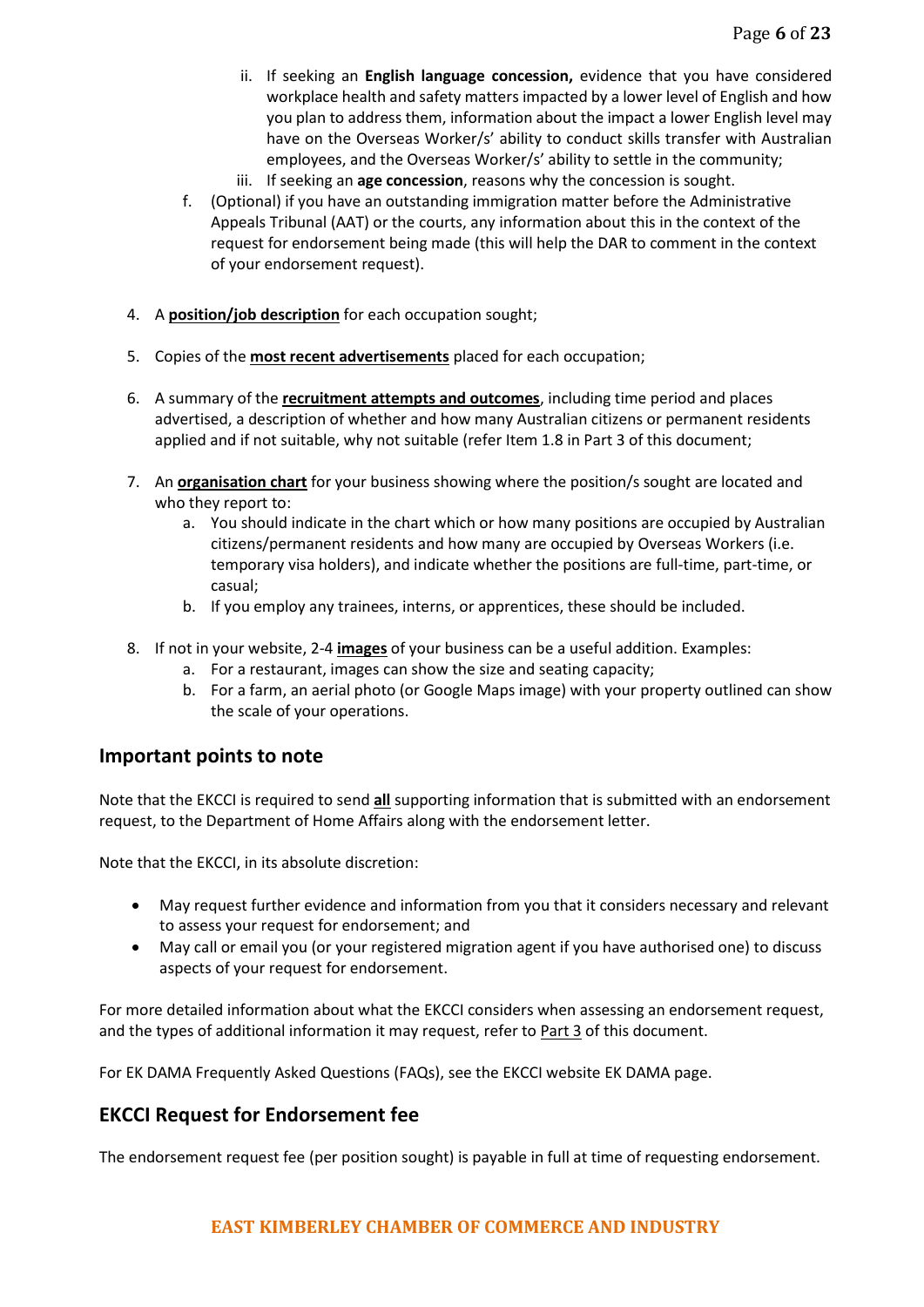The EK DAMA standard endorsement request fee (per position sought) is:

- \$885 (GST incl) EKCCI members\*
- \$985 (GST incl) non-members

*\*Membership must be current and be annual membership or held for at least 12 months as at date of seeking endorsement. Membership is based on the employer/business membership and not their agent's membership.*

**The EKCCI has zero tolerance for false or misleading information, statements, or documents submitted with EK DAMA endorsement requests, whether from the sponsoring business or their agent.**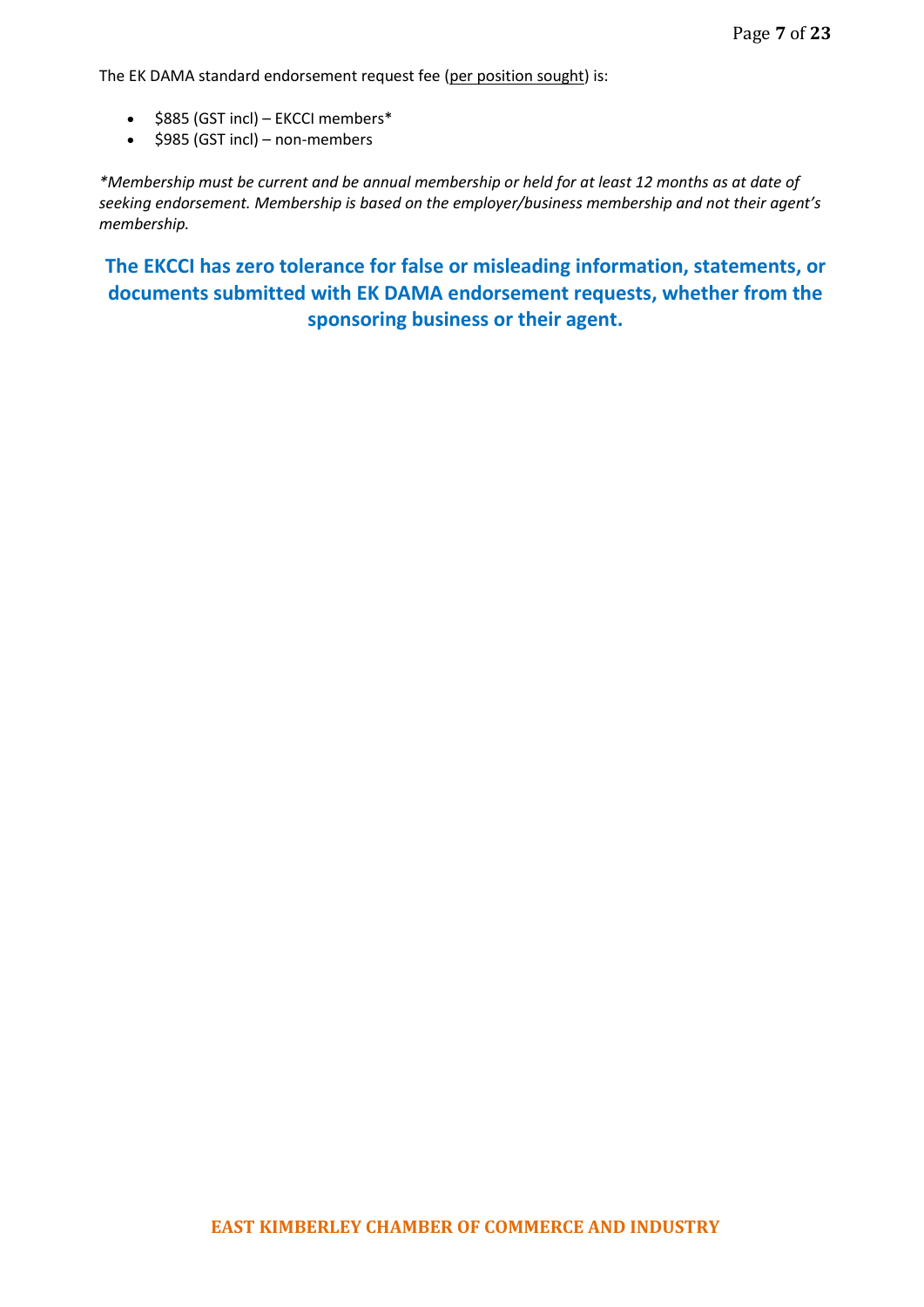# **PART 3 TECHNICAL AND RELEVANT MATTERS RELATING TO THE EK DAMA**

# **This part includes technical and relevant matters under the EK DAMA, the matters that the EKCCI takes into account, and what you** *may* **be asked to demonstrate as part of a request for.**

# **Please do not provide any of the following additional information with your endorsement request unless asked to do so.**

Throughout this Part 3:

- "EKCCI" means the East Kimberley Chamber of Commerce and Industry;
- "EK DAMA" means the East Kimberley Designated Area Migration Agreement;
- "TSS visa" means the Subclass 482 (Temporary Skill Shortage) visa;
- **"**SESR visa" means the Subclass 494 (Skilled Employer Sponsored Regional (Provisional)) visa; and
- **"**ENS visa" means the Subclass 186 (Employer Nomination Scheme) visa;
- "You" and "your" refer to the employing entity making a request for endorsement to the EKCCI to access the EK DAMA.

# **1.1 EK DAMA VISA PATHWAYS**

As with most standard skilled migration pathways, an Overseas Worker must first have held a temporary visa for a specified period of time before they may have access to a permanent visa option.

In the EK DAMA, there are two options available:

- An initia[l TSS \(temporary\) visa](https://immi.homeaffairs.gov.au/visas/getting-a-visa/visa-listing/temporary-skill-shortage-482/labour-agreement-stream) valid for up to four years, that may lead to accessing an ENS [\(permanent\) visa](https://immi.homeaffairs.gov.au/visas/getting-a-visa/visa-listing/employer-nomination-scheme-186/labour-agreement-stream) after three years; or
- An initial [SESR \(temporary visa\)](https://immi.homeaffairs.gov.au/visas/getting-a-visa/visa-listing/skilled-employer-sponsored-regional-494/labour-agreement-stream) valid for up to five years, that may lead to accessing a [Permanent Residence \(Skilled Regional\) \(permanent\) visa](https://immi.homeaffairs.gov.au/visas/getting-a-visa/visa-listing/skilled-regional-191) after three years if they have complied with the conditions of their SESR visa.

Note that the TSS, ENS, and SESR visa pathways require endorsement for inclusion in your EK DAMA labour agreement, and nomination by you, while a Permanent Residence (Skilled Regional) (subclass 191) (permanent) visa ('PRSR visa') requires neither an endorsement nor nomination. The PRSR visa commences from November 2022 and more information will be available on the department of Home Affairs website closer to the date.

When requesting endorsement to access occupations and positions under the EK DAMA you must specify the visa option you intend to use (TSS, ENS, or SESR) for each occupation/position. The EKCCI cannot advise you which visa pathway best suits your circumstances or those of any prospective Overseas Worker. You can access information in the Department of Home Affairs website on each option at the links above (be sure to view the 'Labour Agreement Stream' in each case).

If you are unsure, you should seek professional advice from a registered migration agent.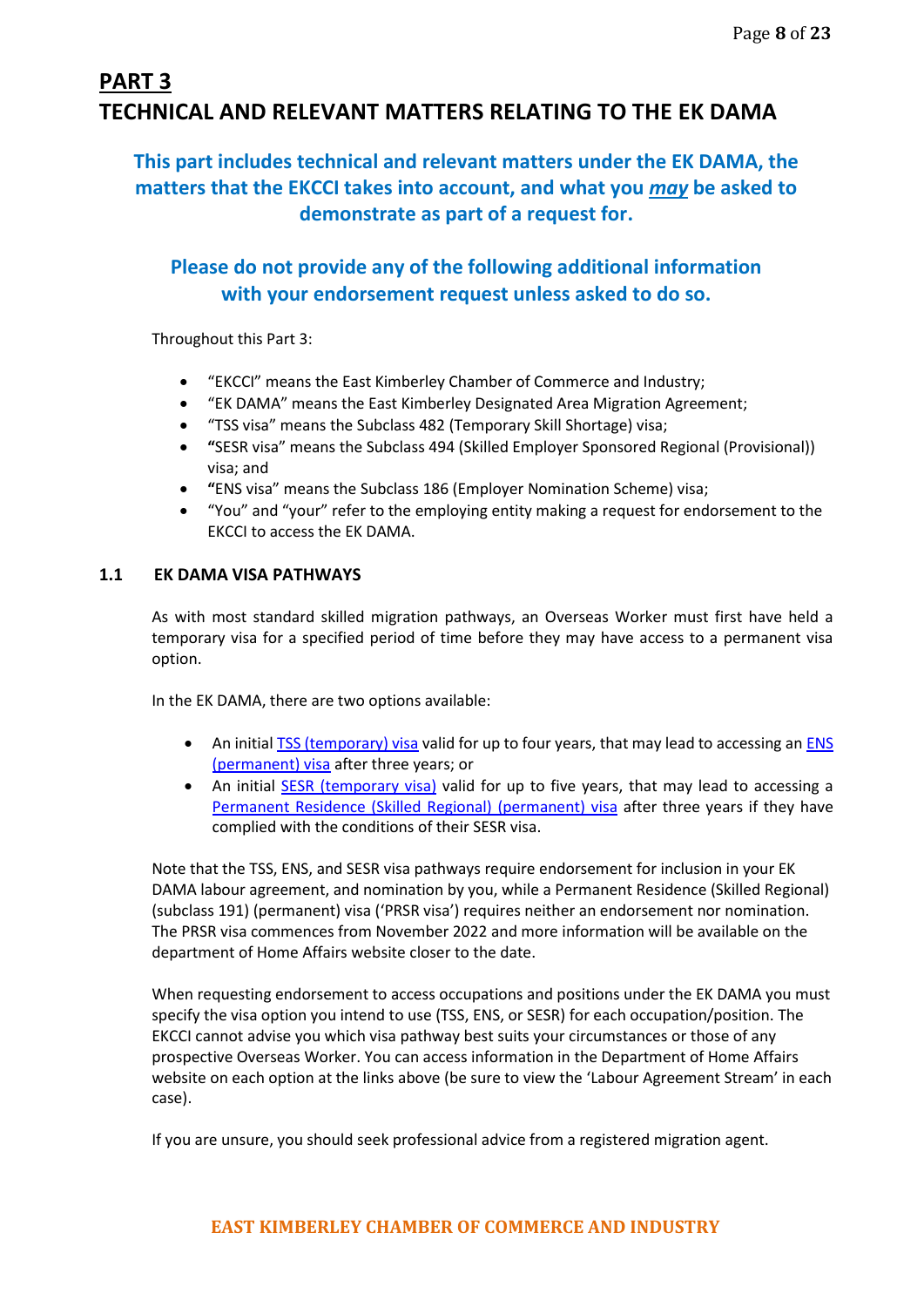# **1.2 'DESIGNATED AREA'**

The EK DAMA Designated Area aligns with the Local Government Area of the Shire of Wyndham East Kimberley. Employers requesting endorsement must have operations in the Designated Area, and the position/s being sought must be located within the operations of the employer within the Designated Rea.

The EKCCI will consider:

*Whether the employer is operating within the Designated Area, and has been doing so for at least 12 months unless exceptional circumstances exist. You may be asked to provide:* 

o *Evidence that the business is operating within the Designated Area for a period of at least twelve months (unless exceptional circumstances exist).*

The EKCCI will consider:

*Whether the position/s to be filled (as opposed to the business) will be located in the Designated Area.* 

*The Overseas Worker may be able to travel outside the area for work-related reasons for short periods of time where this is consistent with the declared duties of the position. Note that you must seek the agreement of the Department of Home Affairs if the Overseas Worker will be outside of area for more than three out of twelve months*.

## **1.3 EMPLOYER PROFILE**

The EKCCI will consider:

*Whether you have been actively operating for at least twelve months and are financially viable. You may be asked to provide business documents, including for associated entities (if applicable) such as:* 

- o *your Business Registration Certificate;*
- o *Australian Business Number (ABN);*
- o *Australian Company Number (ACN) (if applicable);*
- o *Trust Deed (if applicable); and*
- o *recent financial accounts or BAS statements; and*
- o *a letter of support from a registered Chartered Accountant or a Certified Practising Accountant confirming that you have been actively operating for at least twelve months and have the financial capacity to meet the migration obligations for the workers you wish to sponsor, for the proposed period that they will be employed by you. The letter must include the key financial data i.e. your turnover, net assets and profit/loss for the most recent financial year; and*
- o *evidence that you have been operating in the Designated Area for at least 12 months (unless exceptional circumstances apply).*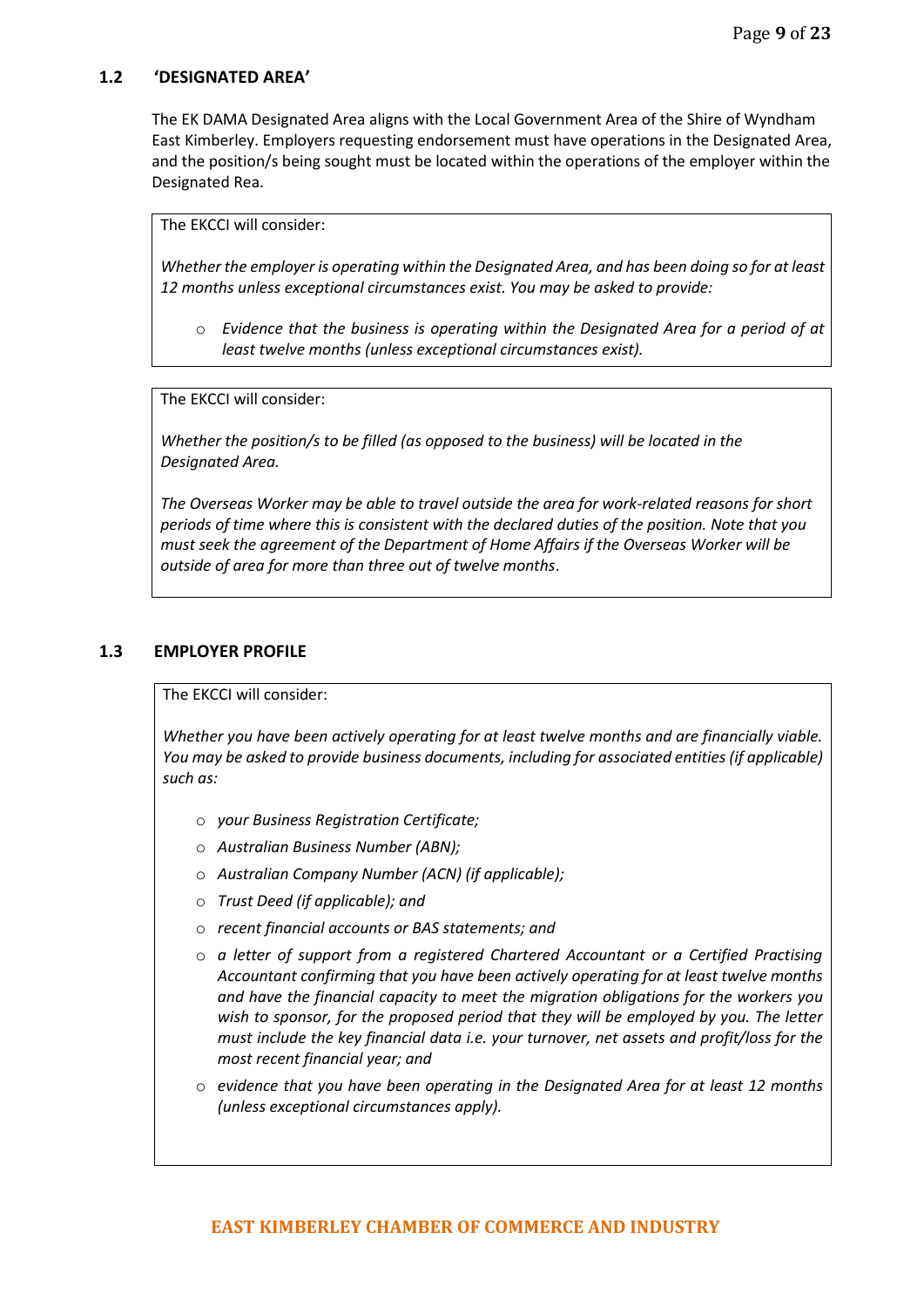## **1.4 ADVERSE INFORMATION (IF APPLICABLE)**

If you have been subject to any relevant investigations or audits, resulting in an adverse finding to the business or any associated entities (including previously associated entities) in the last five years by bodies such as:

- $\circ$  the Office of the Fair Work Ombudsman, or former authority with this function, or relevant State or Territory government authority in relation to compliance with workplace relations provisions;
- o the relevant State or Territory government authority in relation to compliance with occupational health and safety provisions; and
- o The Department of Home Affairs (Home Affairs) in relation to compliance with migration provisions;

then you will need to provide information about any such investigations or audits with this endorsement request. Any other relevant adverse information should also be declared.

# **1.5 PENDING ADMINISTRATIVE APPEALS TRIBUNAL (AAT) OR COURT MATTERS (IF APPLICABLE)**

If you or your business or any employees sponsored by you have any matters still pending with the Administrative Appeals Tribunal (AAT) or the Courts, the Department of Home Affairs may decline to assess an EK DAMA Labour Agreement request from you. However, this does not preclude you from requesting access to the EK DAMA. If these circumstances apply to you, you may ask the EKCCI for more information about how this may affect your access to the EK DAMA.

It is not mandatory that you disclose these matters to the EKCCI, but if so, the EKCCI will have the ability to consider this aspect in its assessment of your request and where relevant, to comment on it in the endorsement letter.

#### **1.6 EK DAMA OCCUPATIONS**

Occupations accessible under the EK DAMA under the agreement in place as of April 2022 are those in the EK DAMA Occupation and Concessions List accessible in the **EKCCI website**.

Some occupations in standard skilled visa programs are subject to caveats. The EK DAMA includes the following provision that removes all caveats from occupations in the EK DAMA Occupation List.

#### *'Caveats not to apply'*

*None of the matters specified in an instrument made under sub regulation 2.72(9) of the Migration Regulations, applies to any Occupation specified in this Agreement.* 

For **ANZSCO occupations**, you can search for the position description as well as alternative occupation titles and sub-occupations using the ANZSCO search functio[n here.](https://www.abs.gov.au/statistics/classifications/anzsco-australian-and-new-zealand-standard-classification-occupations/latest-release) Searching by ANZSCO code is the most direct.

For **non-ANZSCO occupations**, which have been written specifically for the EK DAMA, the position descriptions are available in th[e EKCCI website here.](https://www.ekcci.com.au/ek-dama/accessing-ek-dama/)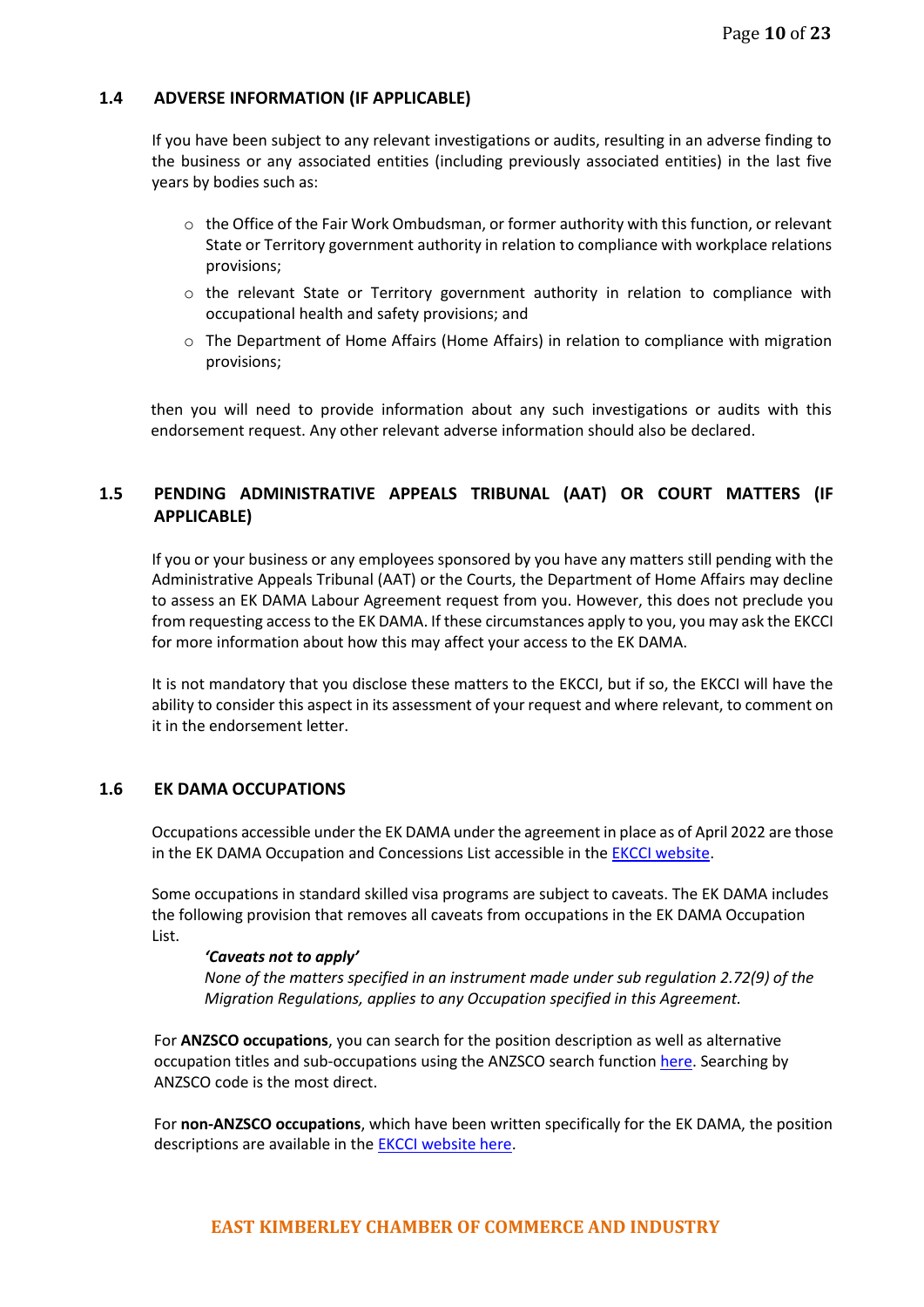## **1.7 'GENUINE VACANCY'**

#### The EKCCI will consider:

*Whether the position/s you are seeking to fill are genuine, are necessary, and there are genuine vacancies. You may be asked to provide:* 

- o *Evidence of trading hours, business expansion and business structure;*
- o *Position description/s;*
- o *Sample of employment contracts;*
- o *Additional information about why the occupation/s and number of position/s are needed.*

## **1.8 LABOUR MARKET TESTING (LMT)**

Evidence of labour market testing must accompany an EK DAMA Labour Agreement request as well as any TSS or SESR nominations lodged in accordance with that EK DAMA Labour Agreement. These attempts must have been conducted in the twelve (12) months prior to lodging the nomination application.

The Sponsor must be able to demonstrate at least two separate attempts to test the Australian labour market for the nominated occupation.

- one advertisement must have national reach.
- the other may be advertised locally (within the designated area only).

The evidence provided should be equivalent to that required under standard skilled visa programs but may include advertising conducted on either the sponsor's and/or industry website.

Note that while there is no legislative requirement to provide the same information to the EKCCI when making a request for endorsement, the EKCCI must still be satisfied that you have tested the labour market to these standards.

More detailed information about DAMA Labour Market Testing requirements is available in the [Department of Home Affairs website.](https://immi.homeaffairs.gov.au/visas/employing-and-sponsoring-someone/sponsoring-workers/nominating-a-position/labour-market-testing)

The EKCCI will consider:

*Whether genuine attempts have been made to fill the position/s from the Australian labour market.* 

*You may be asked to provide:* 

- o *Evidence of advertising the position/s within Australia, and the outcome of those attempts;*
- o *A description of the history of attempts to recruit to the position/s.*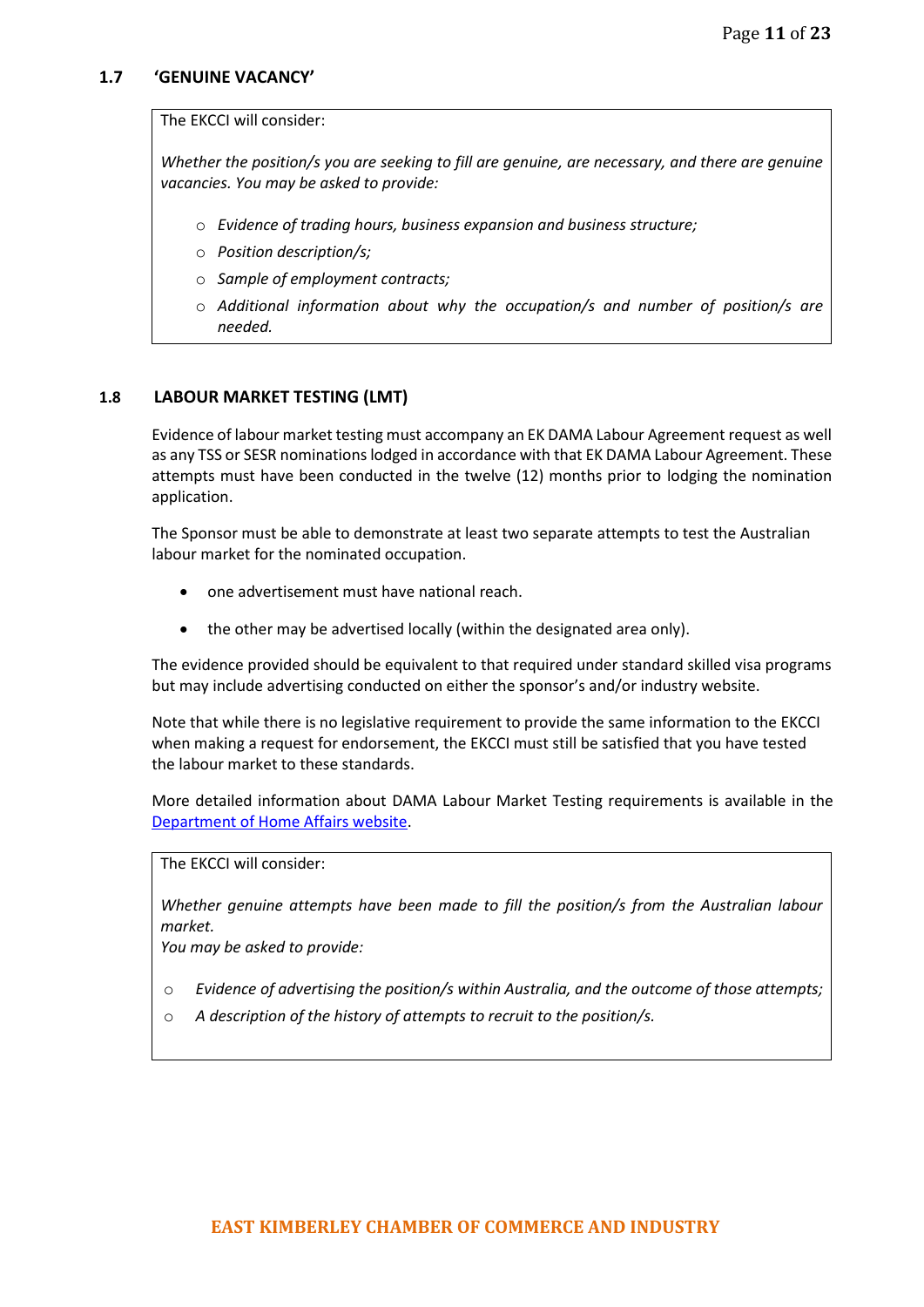## **1.9 SALARY AND CONDITIONS**

#### The EKCCI will consider:

*Whether the proposed salary for the position/s is reasonable and justified for the regional location, taking into account the market salary rate for the occupation, and that the terms of conditions of employment must be no less than would be provided to an Australian citizen or permanent resident in an equivalent position. You may be asked to provide:* 

- o *How the proposed salary for the position/s was determined;*
- o *Copy of or information about relevant awards or Enterprise Agreements;*
- o *Evidence of the salary paid to Australian citizens or permanent residents in equivalent position/s in the business.*

Further information about determining the Australian Market Salary Rate (AMSR) is available in the [Department of Home Affairs website,](https://immi.homeaffairs.gov.au/visas/employing-and-sponsoring-someone/sponsoring-workers/nominating-a-position/salary-requirements) relevant to Labour Agreement and nomination stages.

## **1.10 EQUAL PAY AND CONDITIONS**

#### The EKCCI will consider:

*Whether the proposed terms and conditions of employment of the Overseas Worker(s) will be no less favourable than what would be provided to an Australian performing equivalent work in the same workplace. If you do not already employ someone in the same position you may be asked to provide evidence of the market salary based on:* 

- o *pay rates from applicable enterprise agreements in the local region;*
- o *applicable industry awards;*
- o *data from reputable industry remuneration surveys (usually conducted by peak industry bodies or professional associations);*
- o *Australian Bureau of Statistics earnings data; and*
- o *Job vacancy advertisements.*

*Whether the salary, as well as being equivalent to or higher than the base rate of pay (usually based on a 38 hour week unless varied by an award), is also equal to or higher than the Temporary Skilled Migration Income Threshold (TSMIT), unless a concession has been negotiated (see Item 1.7 above). The TSMIT is regularly adjusted according to the market. The current rate of TSMIT [can be checked here.](https://immi.homeaffairs.gov.au/visas/employing-and-sponsoring-someone/sponsoring-workers/nominating-a-position/salary-requirements)* 

*Whether overseas workers will be engaged in accordance with applicable Australian workplace laws.* 

*Whether the overseas worker(s) will be employed on a full-time basis as a direct employee and must be paid at least fortnightly. You may be asked to provide:* 

- o *Copy of proposed business employment contract;*
- o *Copy of Enterprise or Workplace Agreement/s (if applicable).*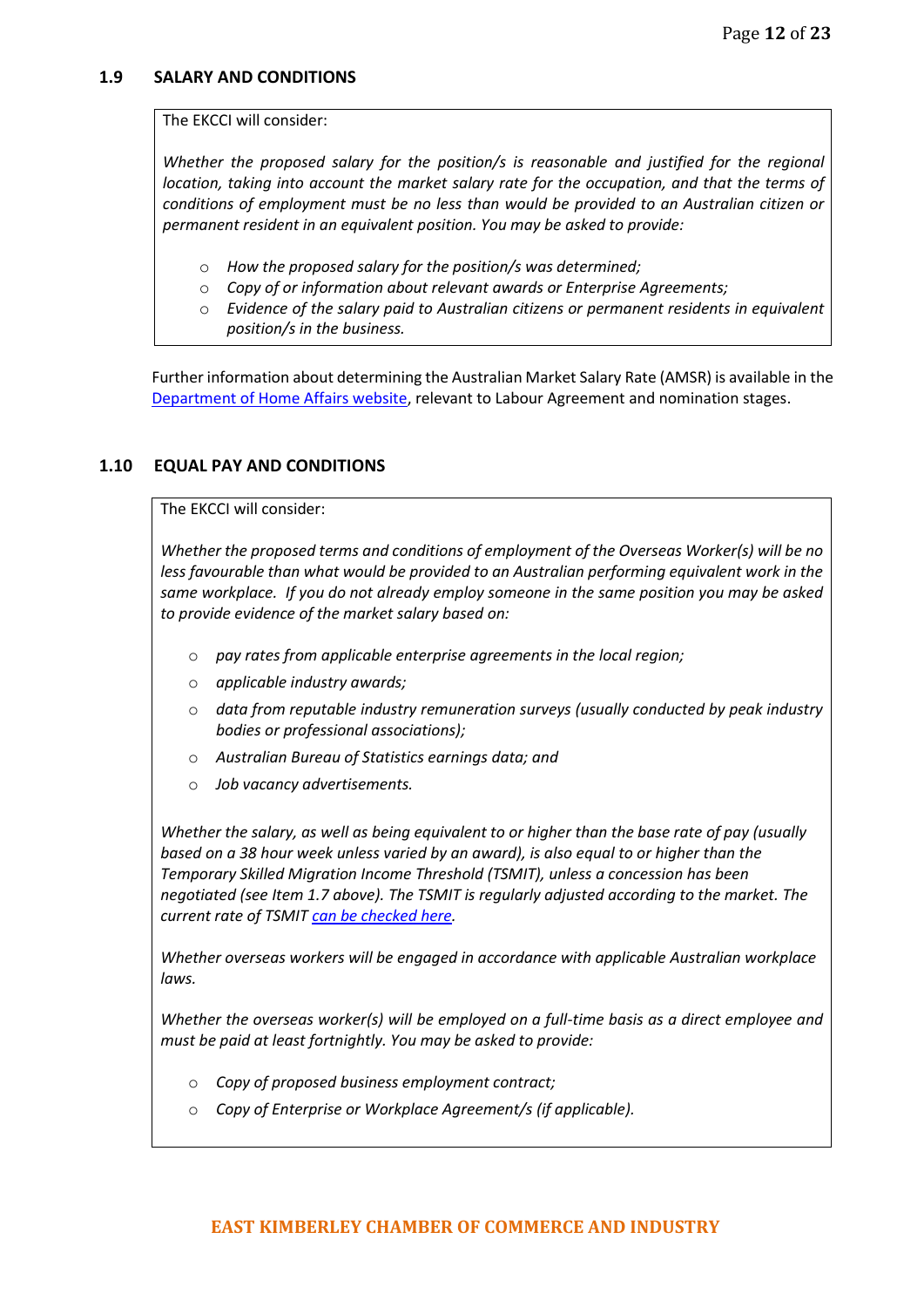# **1.11 TEMPORARY SKILLED MIGRATION INCOME THRESHOLD (TSMIT) AND EK DAMA TSMIT ('SALARY') CONCESSIONS**

Standard skilled visa programs have a minimum salary payable to Overseas Workers, called the Temporary Skilled Migration Income Threshold (TSMIT). The current rate of TSMIT can be checked [here.](https://immi.homeaffairs.gov.au/visas/employing-and-sponsoring-someone/sponsoring-workers/nominating-a-position/salary-requirements)

For all occupations in the EK DAMA Occupations & Concessions List:

- 'Annual Market Salary Rate' has the same meaning as in regulation 1.03 of the Migration Regulations: the earnings an Australian citizen or an Australian permanent resident earns or would earn for performing equivalent work on a full-time basis for a year in the same workplace at the same location, and is determined in accordance with the instrument which specifies the method for determining the Annual Market Salary Rate for an occupation nominated under section 140GB of the Migration Act or an occupation in relation to which a position is nominated under regulation 5.19 of the Migration Regulations.
- 'Annual Earnings' means an Overseas Worker's Earnings calculated on an annual basis.

You may seek endorsement from the EKCCI for access to a TSMIT concession to be applied to some occupations in the EK DAMA Occupations & Concessions List, called Concessional Occupations. Concessional Occupations indicated in the list with a 'Yes' in the TSMIT Concession column. If the occupation is not eligible for a TSMIT concession, this column will have a 'No'.

The TSMIT concession can be requested in relation to the nomination of occupations for TSS, SESR visas and ENS visas. Where you are requesting a TSMIT concession, the request should be evidence-based and reasonable. There are two types of TSMIT concessions that may apply, Type 1 and Type 2.

#### *Concessional occupations (those that may have access to the TSMIT concession)*

In relation to an Overseas Worker who is nominated/identified for a Concessional Occupation in relation to a TSS visa or an ENS visa, in accordance with the applicable concession type set out below, you must provide the Overseas Worker with an amount of Annual Earnings which is equal to or greater than:

- the Annual Market Salary Rate, and
- Reduced TSMIT (for TSMIT concession type 1) or TSMIT (for TSMIT concession type 2).

'Reduced TSMIT' means 90% of [TSMIT.](https://immi.homeaffairs.gov.au/visas/employing-and-sponsoring-someone/sponsoring-workers/nominating-a-position/salary-requirements)

#### **TSMIT Concession types**

You may seek endorsement from the EKCCI for one of the following two concession types to apply to a Concessional Occupation:

|                                                | Type 1                 | Type 2                    |
|------------------------------------------------|------------------------|---------------------------|
| <b>Monetary Earnings</b>                       | At least Reduced TSMIT | At least Reduced TSMIT    |
| <b>Non-monetary earnings</b><br>(food & board) |                        | No more than 10% of TSMIT |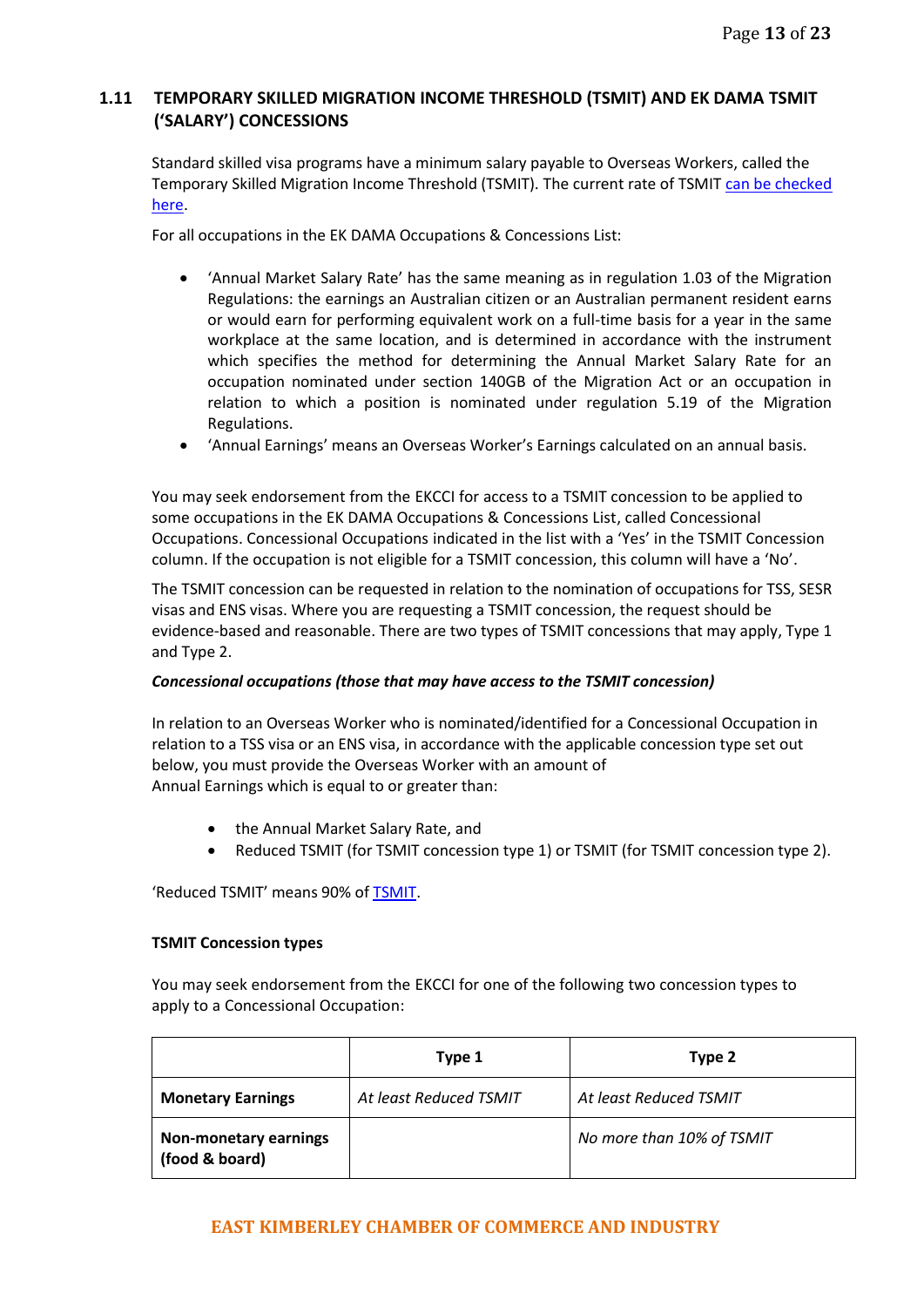| <b>Total Annual Earnings</b> | At least Reduced TSMIT | At least TSMIT |
|------------------------------|------------------------|----------------|
|                              |                        |                |

#### **Type 1: Reduced TSMIT, and Earnings to include Guaranteed Overtime**

'Reduced TSMIT' applies.

'Earnings' has the same meaning as in the regulation 1.03 of the Migration Regulations, which provides that earnings has a meaning affected by regulation 2.57A of the Migration Regulations, except that it also includes guaranteed overtime where:

- $\circ$  The guaranteed overtime is consistent with standard industry practice within the sector;
- $\circ$  There are equivalent Australians performing equivalent work in your workplace at the same location and whose arrangements have been guaranteed in an industrial arrangement for those workers; and
- $\circ$  At the time of nomination you provide evidence that the hours are guaranteed within the employment contract for the Overseas Worker, and confirm the hours are consistent with the National Employment Standards; and
- $\circ$  Application of the concession is subject to the Earnings being in line with applicable Industrial Awards or Enterprise Agreements and not below levels for Australian employees in comparable roles.

## **Type 2: TSMIT, and Earnings to include Guaranteed Overtime and Non-Monetary and Monetary Benefits**

The Annual Earnings must be equal to or greater than TSMIT, and the Annual Earnings may include monetary and non-monetary benefits.

'Earnings' has the same meaning as in the regulation 1.03 of the Migration Regulations, which provides that earnings has a meaning affected by regulation 2.57A of the Migration Regulations, except that it also includes:

- 1. Guaranteed overtime where:
	- The guaranteed overtime is consistent with standard industry practice within the sector;
	- There are equivalent Australians performing equivalent work in your workplace at the same location and whose arrangements have been guaranteed in an industrial arrangement for those workers; and
	- At the time of nomination you provide evidence that the hours are guaranteed within the employment contract for the Overseas Worker, and confirm the hours are consistent with the National Employment Standards; and
	- Application of the concession is subject to the Earnings being in line with applicable Industrial Awards or Enterprise Agreements and not below levels for Australian employees in comparable roles; and
- 2. Monetary and non-monetary benefits, where:
	- The benefits support the living costs of the Overseas Worker;
	- The Overseas Worker would have incurred that cost had it not been provided by you;
	- The benefits are quantifiable;
	- The benefits are consistent with the terms and conditions provided to existing Australians employed in a similar position;
	- The benefits are guaranteed in the employment contract; and

# **EAST KIMBERLEY CHAMBER OF COMMERCE AND INDUSTRY**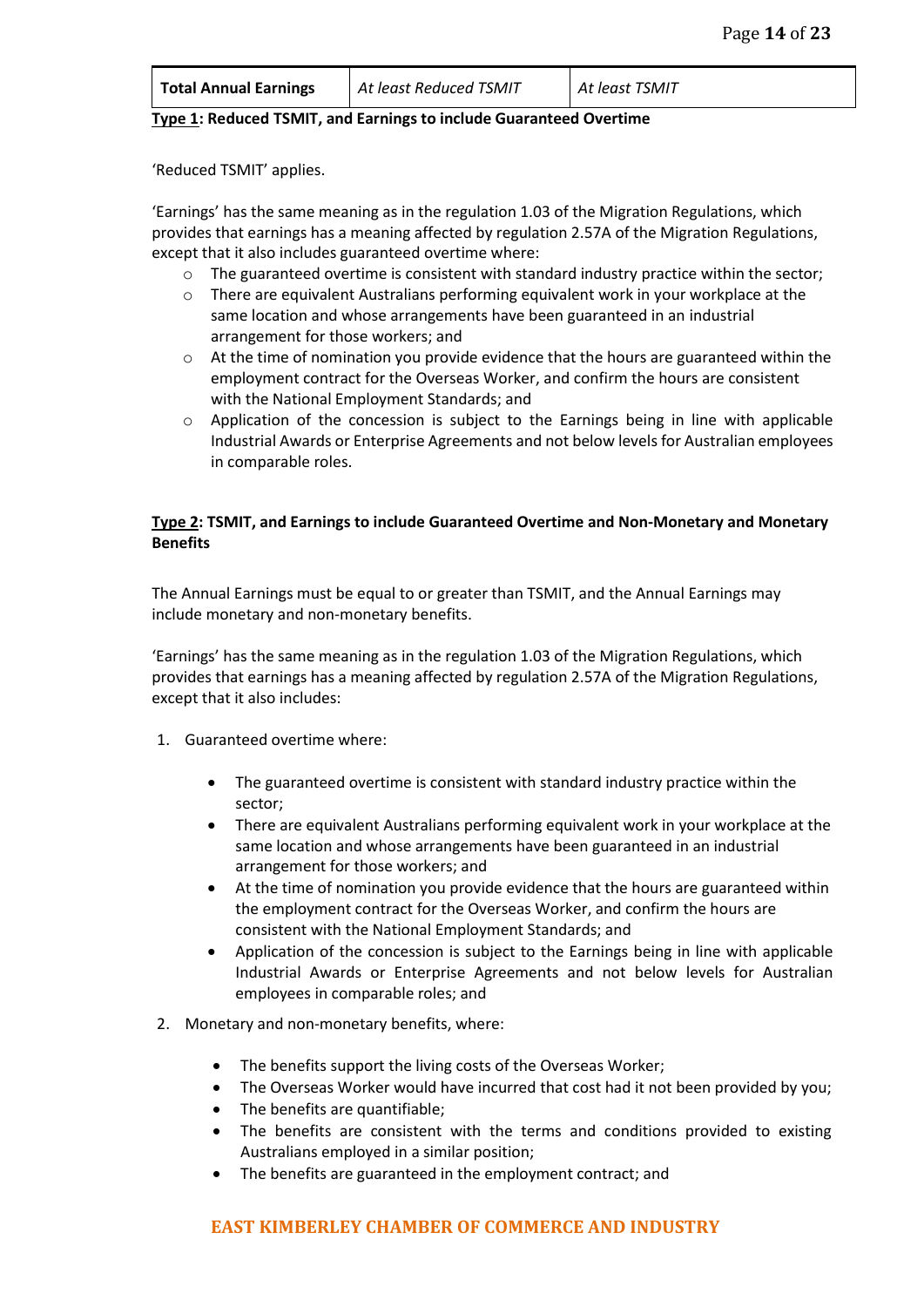• The benefits exclude contingent payments such as overtime (other than guaranteed overtime) bonuses and commissions.

For concession Type 2, when calculating an Overseas Worker's Earnings, the value of other nonmonetary earnings (such as phone, vehicle) cannot exceed 10% of TSMIT).

#### *Non-concessional occupations (those that do not have access to the TSMIT concession)*

For all occupations in the EK DAMA Occupations & Concessions List that do not have access to a TSMIT concession (non-Concessional Occupations), the following information applies.

'Earnings' has the same meaning as in the regulation 1.03 of the Migration Regulations, which provides that earnings has a meaning affected by regulation 2.57A of the Migration Regulations.

In relation to an Overseas Worker who is nominated for a non-concessional occupation in relation to a TSS visa, you must meet the legislative requirements relating to TSMIT, Annual Market Salary Rate and Annual Earnings which would apply if the Overseas Worker were nominated in relation to the Short-term stream or Medium-term stream in the standard TSS visa program.

In relation to an Overseas Worker who is identified for a non-concessional occupation in relation to a SESR visa, you must meet the same legislative requirements relating to TSMIT, Annual Market Salary Rate and Annual Earnings which would apply if the Overseas Worker were identified in relation to the employer sponsored stream of the standard SESR visa program.

In relation to an Overseas Worker who is identified for a non-concessional occupation in relation to an ENS visa, you must meet the legislative requirements relating to TSMIT, Annual Market Salary Rate and Annual Earnings which would apply if the Overseas Worker were identified in relation to the Temporary Residence Transition stream or the Direct Entry stream in the standard ENS visa program.

Where a TSMIT concession is requested, the EKCCI will consider:

*Whether the concession is evidence-based and reasonable taking into account all the above factors. You may be asked to provide evidence to support your request for the concession, as well as information regarding local living costs in the context of the Overseas Worker/s' ability to settle in the community.*

#### **1.12 EK DAMA ENGLISH LANGUAGE CONCESSIONS**

Some occupations in EK DAMA Occupations & Concessions List may have access to a concession to the English language requirement that normally applies to standard skilled visa programs. Occupations for which this English language concession may be requested are indicated in the EK DAMA Occupation & Concessions List with a 'Yes' in the English concession column.

The English language concession available in the EK DAMA for those occupations is as follows:

- **TSS and SESR:** average score of IELTS 5.0 with no minimum component (unless registration or licensing requires a higher level of English).
- **ENS:** average score of IELTS 5.0 with no component being less that IELTS 4.0 or equivalent (unless registration or licensing requires a higher level of English).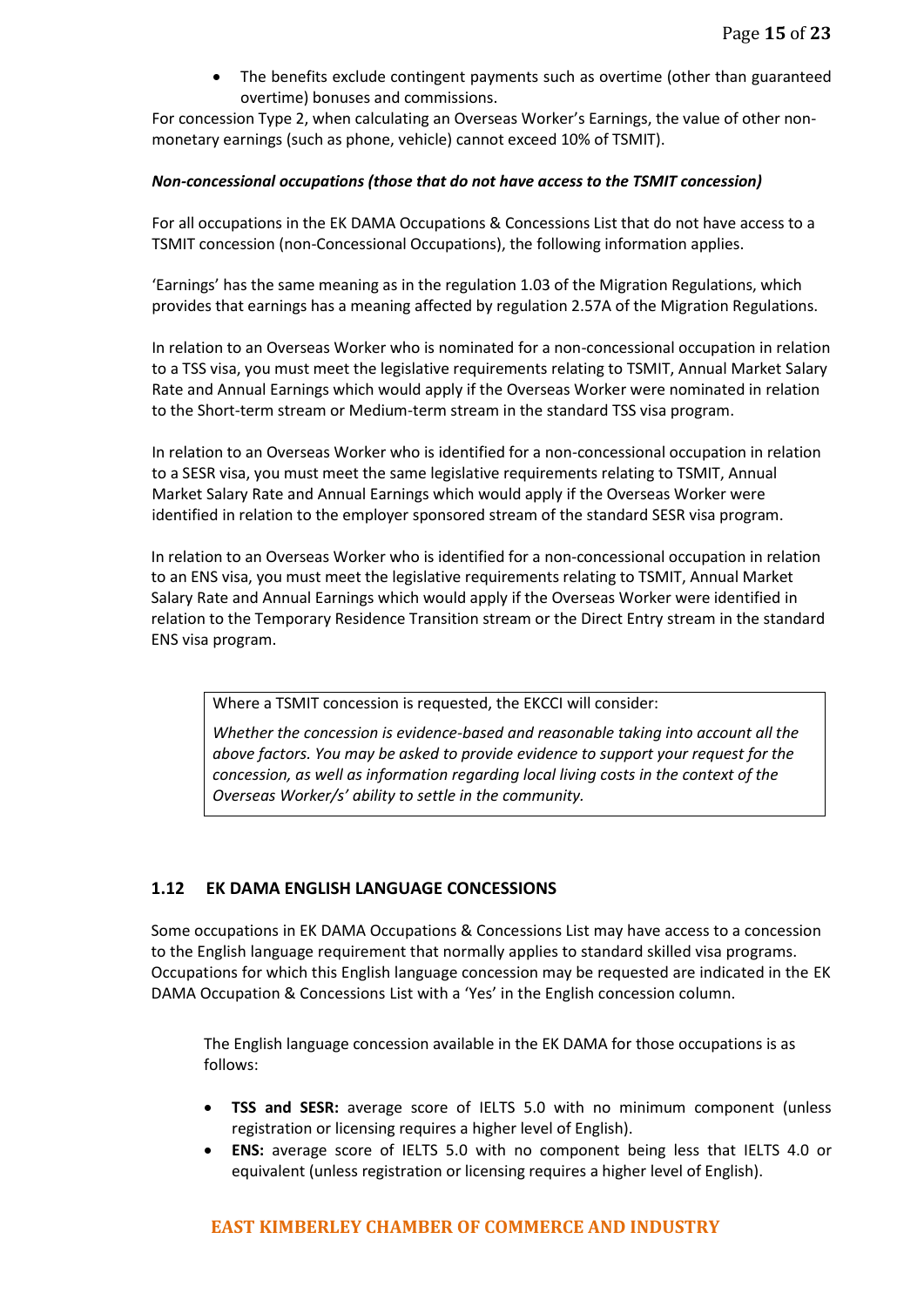**"IELTS"** means the International English Language Testing System or the equivalent in another accepted English language test.

Other accepted English language tests are:

- Occupational English Test (OET);
- Test of English as a Foreign Language internet-based test (TOEFL iBT);
- Pearson Test of English (PTE) Academic test; or
- Cambridge English: Advanced (CAE) test.

The English language requirements may be met if a visa applicant would be regarded as an 'exempt applicant' for the purpose of the legislative instruments applicable to TSS, SESR and ENS visas.

For any occupations in the EK DAMA Occupation & Concessions List with a 'No' in the English concession column, the Overseas Worker is required to meet the minimum Standard English language requirements applicable to the TSS, SESR and ENS non-labour agreement visa streams under the Migration Regulations.

Where an English language concession is requested, the EKCCI will consider:

*Where you are requesting an English language concession to the standard non-Labour Agreement visa requirements, whether the concession is evidence-based and reasonable. You may be asked to provide:* 

- o *evidence that you have considered workplace health and safety matters impacted by a lower level of English and how you plan to address them;*
- o *information about the impact a lower English level may have on:* 
	- *the Overseas Worker/s' ability to conduct skills transfer with Australian employees;*
	- *the Overseas Worker/s' ability to settle in the community.*

#### **1.13 EK DAMA SKILLS, QUALIFICATIONS, AND EXPERIENCE CONCESSIONS**

## The EKCCI will consider:

*Whether you acknowledge that Overseas Workers nominated under the EK DAMA in the occupation/s sought must satisfy the minimum skills, qualifications, experience, and employment background requirements as outlined below in respect of the relevant occupations in the EK DAMA Occupation List, and where applicable, that a skills assessment is required.* 

#### **General information relating to EK DAMA skills, qualifications and experience requirements**

The following skills, qualifications, experience and employment background requirements apply to the occupations in the EK DAMA Occupation & Concessions List in relation to TSS and SESR visas and, where eligible under the permanent residence pathway, ENS visas.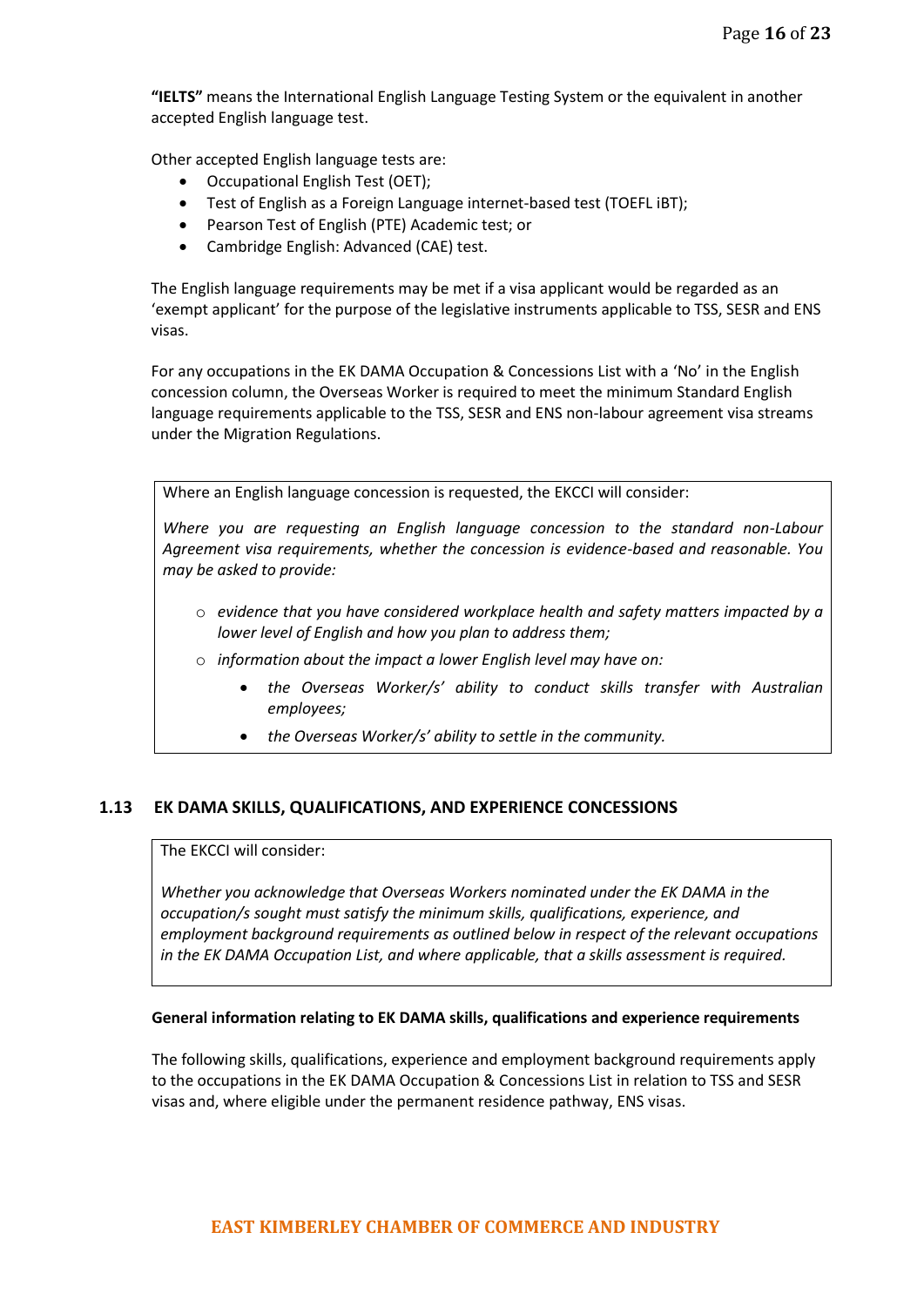The skills, qualifications and experience requirements are divided into **Categories** as listed below. The Category that will apply to Overseas Workers nominated under the EK DAMA for each occupation is indicated in the column headed Skills Qualifications & Experience in the EK DAMA Occupation & Concessions List.

The concessions outlined in this agreement do not circumvent or override registration or licencing requirements that may be required for certain occupations.

#### *Work Experience*

Work experience to fulfil visa requirements must be:

- relevant to the nominated occupation and at the required skill level
- full-time or part time pro rata equivalent unless otherwise specified below. Full-time work should be in accordance with the National Employment Standards; and
- undertaken in the last five (5) years

## *Skills Assessment*

Qualifications are to be assessed by the relevant Skills Assessing Authority (as indicated in the EK DAMA Occupation & Concessions List and specified in the Labour Agreement) as being at least equivalent to the relevant Australian Qualifications Framework (**AQF**) qualification detailed in the Categories below, in order to assist the Department of Home Affairs to decide whether the visa applicant has the necessary qualifications for the position.

The Department of Home Affairs may require a person to demonstrate that he or she has the skills that are necessary to perform the tasks of the nominated occupation by undertaking a skills assessment conducted by an independent Skills Assessing Authority (as specified in the Labour Agreement). Any skills assessment must be certified as being in accordance with the arrangements agreed to in writing with the Commonwealth prior to the first Labour Agreement being entered into.

A mandatory skills assessment **may** be required under migration law for occupations in **Categories 1 and 2** (refer to Item 1.14 for more information).

A skills assessment **is** required for applications lodged for the occupations in **Categories 3 to 7.** 

Work experience must be certified as being genuine and relevant to the nominated occupation/position, in order to assist the Department of Home Affairs' decision as to whether the visa applicant has the necessary employment background for the position.

# **Category 1**

# *Occupations also on the combined lists of eligible skilled occupations (ANZSCO Skill Level 1-3)*

For the Occupations in Category 1, which are those also on the eligible lists of skilled occupations (the Short-term Skilled Occupation List, (STSOL), Medium and Long-term Strategic Skills List, (MLTSSL) or Regional Occupation List (ROL)), any nomination for these Occupations or any application for a TSS, SESR or ENS visa connected with these Occupations must satisfy the skills, qualifications, experience and employment background required under the standard TSS, SESR or ENS visa programs *except*:

• Where the relevant AQF qualification was obtained in Australia, only (1) year of relevant full-time work experience is required for the TSS and SESR visa programs;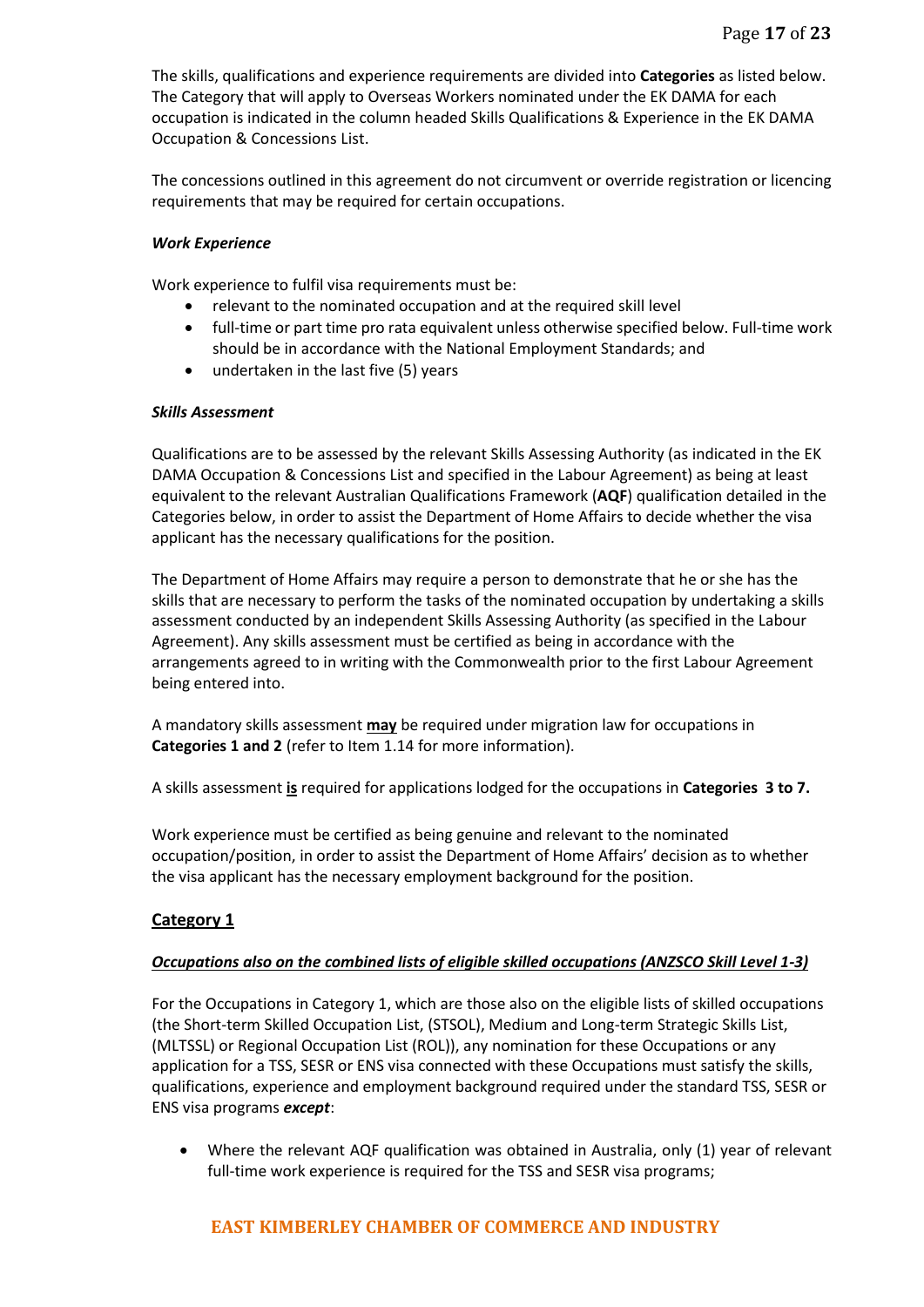• Only two (2) years of relevant full-time work experience is required for the SESR visa program.

# **Category 2**

#### *Specified Skill Level 1-3 Occupations on the eligible lists of skilled occupations.*

For the Occupations included in **Category 2**, which are also on the eligible lists of skilled occupations, any nomination for these Occupations or any application for a TSS, SESR or ENS visa connected with these Occupations, must satisfy the skills, qualifications, experience and employment background required under the standard TSS, SESR or ENS visa programs *except*:

- Where the relevant AQF qualification was obtained in Australia, only one (1) year of relevant work experience (20 hours per week) is required for the TSS and SESR visa programs;
- Only one (1) year of relevant full-time work experience is required for the TSS and SESR visa programs.

## **General information relating to Categories 3 to 7 (Skill Level 1-5 Occupations** *not on the combined lists of eligible skilled Occupations list)*

For the Occupations included in **Categories 3 to 7**, which are in the EK DAMA Occupation & Concessions List but are not on the combined eligible list of skilled occupations, the following skills, qualifications, experience and employment background criteria will apply to any nomination for these occupations or any application for a TSS, SESR or ENS visa made under the Migration Legislation.

#### *Qualifications*

Qualifications are to be assessed by the relevant Skills Assessing Authority (as specified in the Labour Agreement) as being at least equivalent to the relevant Australian Qualifications Framework (AQF) qualification, in order to assist the Department of Home Affairs' decision as to whether the visa applicant has the necessary qualifications for the position.

#### *Work Experience*

Work experience to fulfil visa requirements must be:

- relevant to the nominated occupation and at the required skill level\*
- full-time or part time pro rata equivalent unless otherwise specified below. Full-time work should be in accordance with the National Employment Standards; and
- undertaken in the last five (5) years

Work experience undertaken in an occupation whilst becoming qualified for that occupation can be counted towards work experience used to fulfil visa requirements. Work experience to fulfil visa requirements, cannot be undertaken concurrently with work experience used to substitute qualifications unless specified below.

\*For Skill Level 5 occupations accessing a permanent residence pathway under Schedule 8 subclause c) ii) of this agreement, work experience undertaken in the skill level 5 occupation can be counted towards the higher skill level occupation under the TSS program provided it is assessed as genuine and relevant experience.

# **Category 3**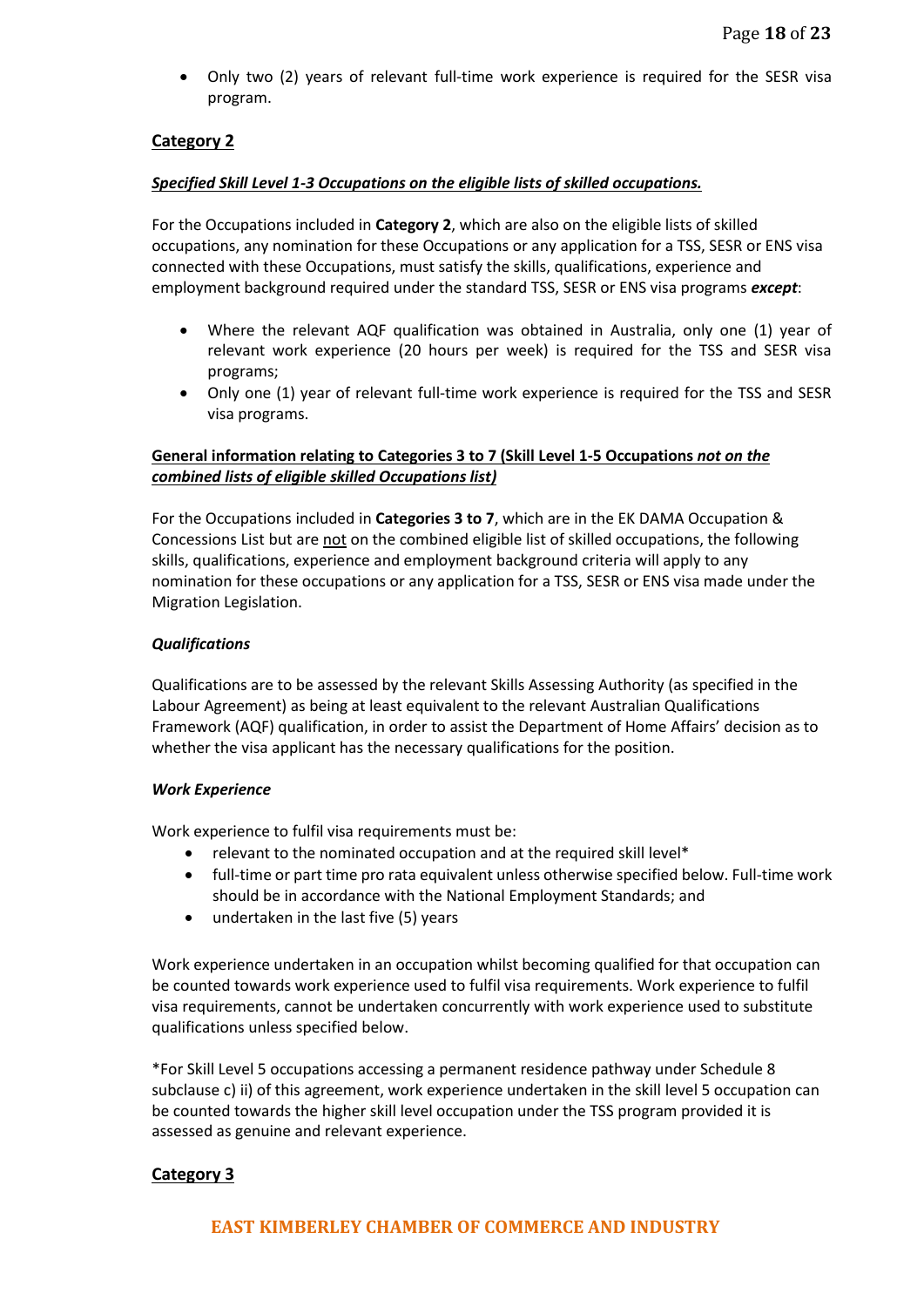## *ANZSCO Skill Level 1-3 Occupations not on the combined lists of eligible skilled Occupations*

For occupations listed in Category 3, the following skill and experience requirements apply. The visa applicant must:

• Have undergone a skills assessment conducted by the relevant Skills Assessing Authority (as specified in the Labour Agreement);

AND

• Meet the skill level as defined in ANZSCO excluding where work experience may substitute the formal qualification**;**

AND

- Where the relevant AQF qualification was obtained in Australia, only one (1) year of relevant work experience (20 hours per week) is required for the TSS and SESR visa programs; **or**
- Have at least one (1) year of relevant full-time work experience for the TSS or SESR visa programs; **or**
- Meet the additional work experience required under the standard TSS, SESR and ENS programs.

# **Category 4**

## *ANZSCO Skill Level 4-5 Occupations not on the combined lists of eligible skilled Occupations*

For occupations in Category 4, the following skill and experience requirements apply. The visa applicant must:

• Undergo a skills assessment conducted by the relevant Skills Assessing Authority (as specified in the Labour Agreement);

AND

• Meet the skill level as defined in ANZSCO including where work experience may substitute the formal qualification;

AND

- Where the relevant AQF qualification was obtained in Australia, only (1) year of relevant work experience (20 hours per week) is required for the TSS and SESR visa programs; **or**
- Have at least one (1) year of relevant full-time work experience undertaken in Australia for the TSS and SESR visa program**; or**
- Meet the additional work experience required under the standard TSS, SESR or ENS programs.

# **Category 5**

# *Non-ANZSCO Skill Level 2 Occupations*

For Occupations in Category 5, which are not in ANZSCO, the following skill and experience requirements apply (note that position descriptions are available in the [EKCCI website\)](https://www.ekcci.com.au/ek-dama/accessing-ek-dama/). The visa applicant must:

• Have undergone a skills assessment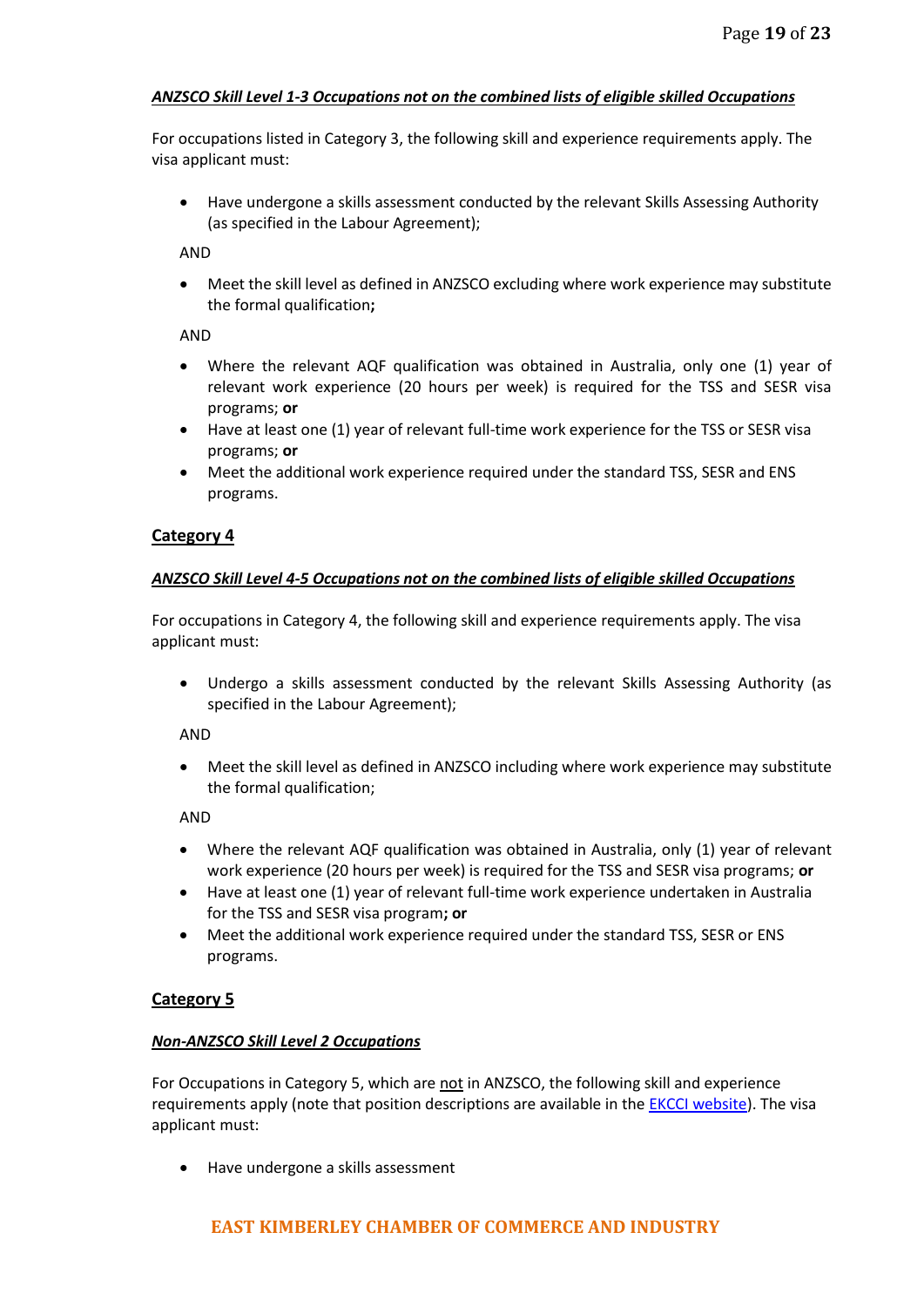AND

## *Indicative Skill level 2*

• Hold at least a relevant AQF Diploma (or equivalent);

AND

- Where the relevant AQF qualification was obtained in Australia, only one (1) year of relevant work experience (20 hours per week) is required for the TSS and SESR visa programs; **or**
- Have at least one (1) year of relevant full-time work experience for the TSS or SESR visa programs; **or**
- Meet the additional work experience required under the standard TSS, SESR and ENS programs.

# **Category 6**

#### *Non-ANZSCO Skill Level 3 Occupations*

For Occupations in Category 6, which are not in ANZSCO, the following skill and experience requirements apply (note that position descriptions are available in the **EKCCI website**). The visa applicant must:

• Have undergone a skills assessment

AND

#### *Indicative Skill level 3*

- Hold at least a relevant AQF Certificate IV (or equivalent); or
- Hold at least a relevant AQF Cert III including two (2) years of work experience;

AND

- Where the relevant AQF qualification was obtained in Australia, only one (1) year of relevant work experience (20 hours per week) is required for the TSS and SESR visa programs; **or**
- Have at least one (1) year of relevant full-time work experience for the TSS or SESR visa programs; **or**
- Meet the additional work experience required under the standard TSS, SESR and ENS programs.

# **Category 7**

#### *Non-ANZSCO Skill Level 4 Occupations*

For Occupations in Category 7, which are not in ANZSCO, the following skill and experience requirements apply (note that position descriptions are available in the **EKCCI website**). The visa applicant must:

• Have undergone a skills assessment

AND

#### *Indicative Skill level 4*

- Hold at least a relevant AQF Certificate II qualification (or equivalent); **or**
- Have at least one (1) year of relevant work experience which may substitute the formal qualification;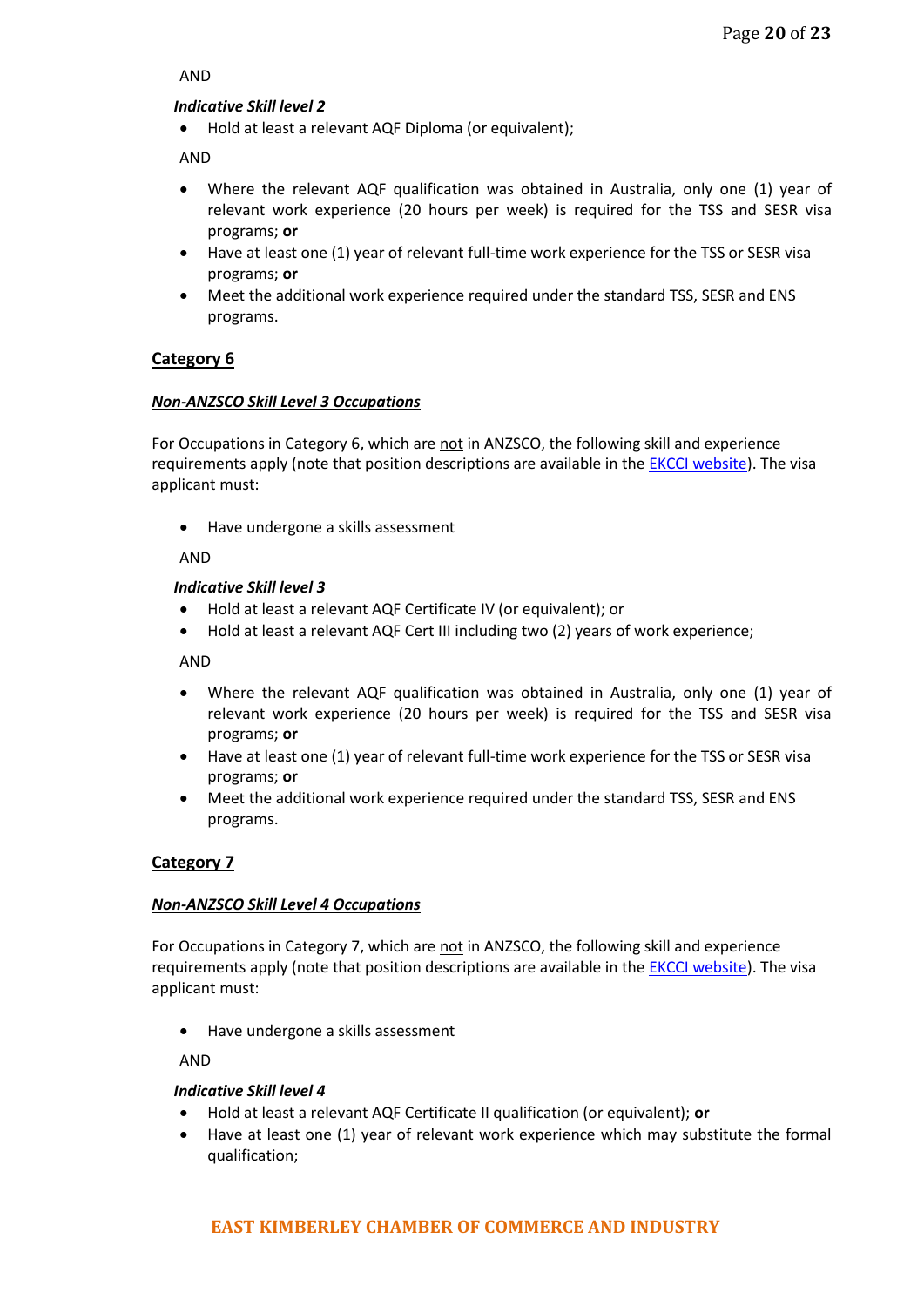AND

- Where the relevant AQF qualification was obtained in Australia, only one (1) year of relevant work experience (20 hours per week) is required for the TSS and SESR visa programs; **or**
- Have at least one (1) year of relevant full-time work experience undertaken in Australia for the TSS or SESR visa programs (this work experience can be served concurrently with work experience used to substitute the formal qualification); **or**
- Meet the additional work experience required under the standard TSS, SESR and ENS programs.

## **1.14 SKILL ASSESSMENTS**

As indicated in Item 1.11, for the TSS visa, the SESR visa, and the ENS visa, a skills assessment is mandatory at nomination stage for Categories 3-7 but for Groups 1-2 for the TSS program a skills assessment is only required in certain circumstances (see [legislative instrument\)](https://www.legislation.gov.au/Details/F2018L00294) or if asked for by the Department of Home Affairs.

Details of the skill assessments required for occupations approved in your Labour Agreement will be specified in that agreement in line with the above.

For an indication of the likely skills assessing authority for each occupation, refer to the column headed Skill Assessments in the EK DAMA Occupation List (note that skill assessing authorities may change). For Categories 1-2 you may also use the search function and links in this page of the [Department of Home Affairs website.](https://immi.homeaffairs.gov.au/visas/working-in-australia/skill-occupation-list) For occupations for which VETASSESS is the skills assessing authority, [click here](https://www.vetassess.com.au/portals/0/downloads/dama/Queensland-DAMA_Occupation_List_and_FAQs_booklet_brochure.pdf) for the VETASSESS information.

#### **1.15 EK DAMA AGE CONCESSION**

In standard skilled visa programs, the maximum age for an Overseas Worker is generally 45 years of age for SESR and for ENS. When requesting endorsement to access the EK DAMA, you may request access to the age concession below in respect of some or all of the occupation/s and position/s being requested.

Where you are requesting access to an age concession, the request should be evidence-based and reasonable.

The age concession accessible in the EK DAMA for the ENS and SESR visa programs is:

- 55 years for Overseas Workers in skill level 1- 4 occupations; and
- 50 years for Overseas Workers in skill level 5 occupations.

The occupations with access to the age concessions are indicated in the EK DAMA Occupations & Concessions List with the age (50 or 55) in the column headed 'Age Concession'. Note: If you do not request an age concession in your endorsement, you will not be able to nominate an applicant for ENS or SESR who has turned 45 years of age.

When considering a request to access the age concession, the EKCCI will consider:

*The reasons why the age concession is being sought. Where you are requesting access to an age concession, the request should be evidence-based and reasonable.*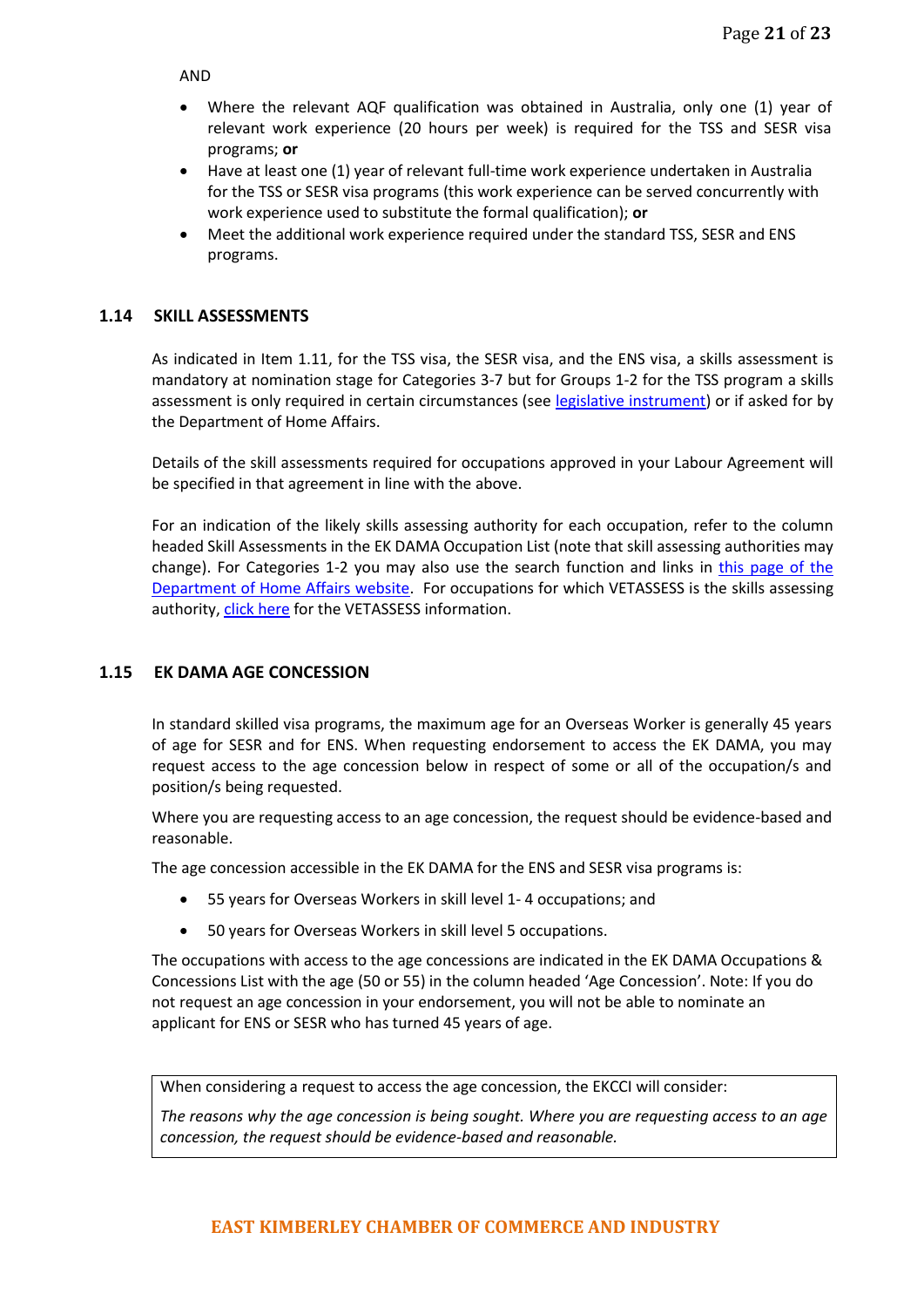#### **1.16 EK DAMA PERMANENT VISA PATHWAY**

A permanent residence pathway for Overseas Workers may be available through the Skilled Employer Sponsored Regional (SESR) Subclass 494 and Employer Nomination Scheme (ENS) Subclass 186 visa programs for all occupations in the EK DAMA Occupations & Concessions List with 'Yes' in the column headed 'Age Concession'.

Note in the following that a permanent residence pathway for Overseas Workers first accessing the EK DAMA in a Skill Level 5 occupation via the TSS to ENS pathway is conditional on certain additional matters that differ in some aspects from those that apply to Overseas Workers in Skill Level 1-4 occupations. If in doubt regarding the permanent visa pathway for Skill Level 5, discuss with the EKCCI.

The following conditions will ordinarily be included in an EK DAMA Labour Agreement and will apply to any nomination for an ENS visa (in addition to the ENS requirements outlined in the Migration Legislation).

- (a) The Overseas Worker, at the time of an application for approval of the nomination in relation to an ENS visa ('the ENS nomination'), must hold a TSS visa granted in connection with this Agreement; and
- (b) Your ENS nomination identifies a Skill Level 1-4 occupation in the EK DAMA Occupation & Concessions List that was the subject of the most recently approved TSS visa for the Overseas Worker; and
- (c) The Overseas Worker has been employed on a full-time basis, in the ENS nominated occupation, being a Skill Level 1-4 occupation in the EK DAMA Occupations & Concessions List, or a closely related occupation that is within the same ANZSCO 4 digit unit group and also in the EK DAMA Occupations & Concessions List; for a period of:
	- i. at least three (3) years before the ENS nomination is made, for all skill level 1-4 occupations listed in the EK DAMA Occupations & Concessions List; or
	- ii. at least four (4) years before the ENS nomination is made for all Skill Level 5 occupations listed in the EK DAMA Occupations & Concessions List whereby the overseas worker must be promoted to, or gain employment in a higher skill level occupation, for a period of no less than two (2) years before the ENS nomination is made.

The time spent in the earlier Skill Level 5 occupation will count towards the overall four (4) year qualifying period for the permanent visa nomination which must be in a Skill Level 1-4 occupation listed in the EK DAMA Occupations & Concessions List.

**Note: Overseas Workers** unable to upgrade to a Skill Level 4 or higher occupation in the EK DAMA Occupations & Concessions List will not have a pathway to permanent residence.

- (d) For the whole time that the Overseas Worker was employed in accordance with paragraph (c):
	- 1. he or she must have held a TSS visa granted in connection with the EK DAMA; and
	- 2. he or she must have worked in the EK DAMA Designated Area; and
- (e) The Overseas Worker identified in the ENS nomination will be employed on a full-time basis in the position for at least 2 years, and